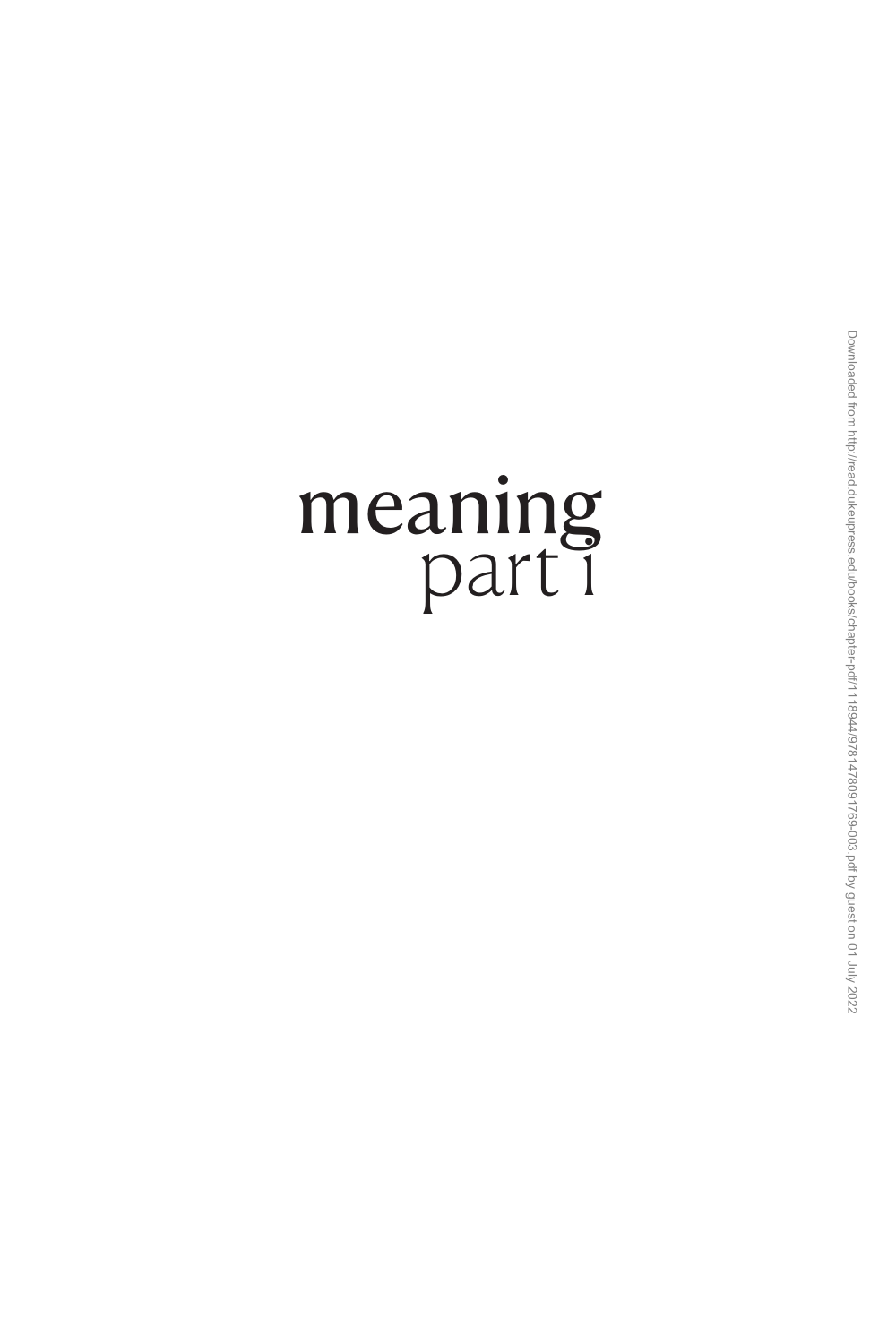*This page intentionally left blank*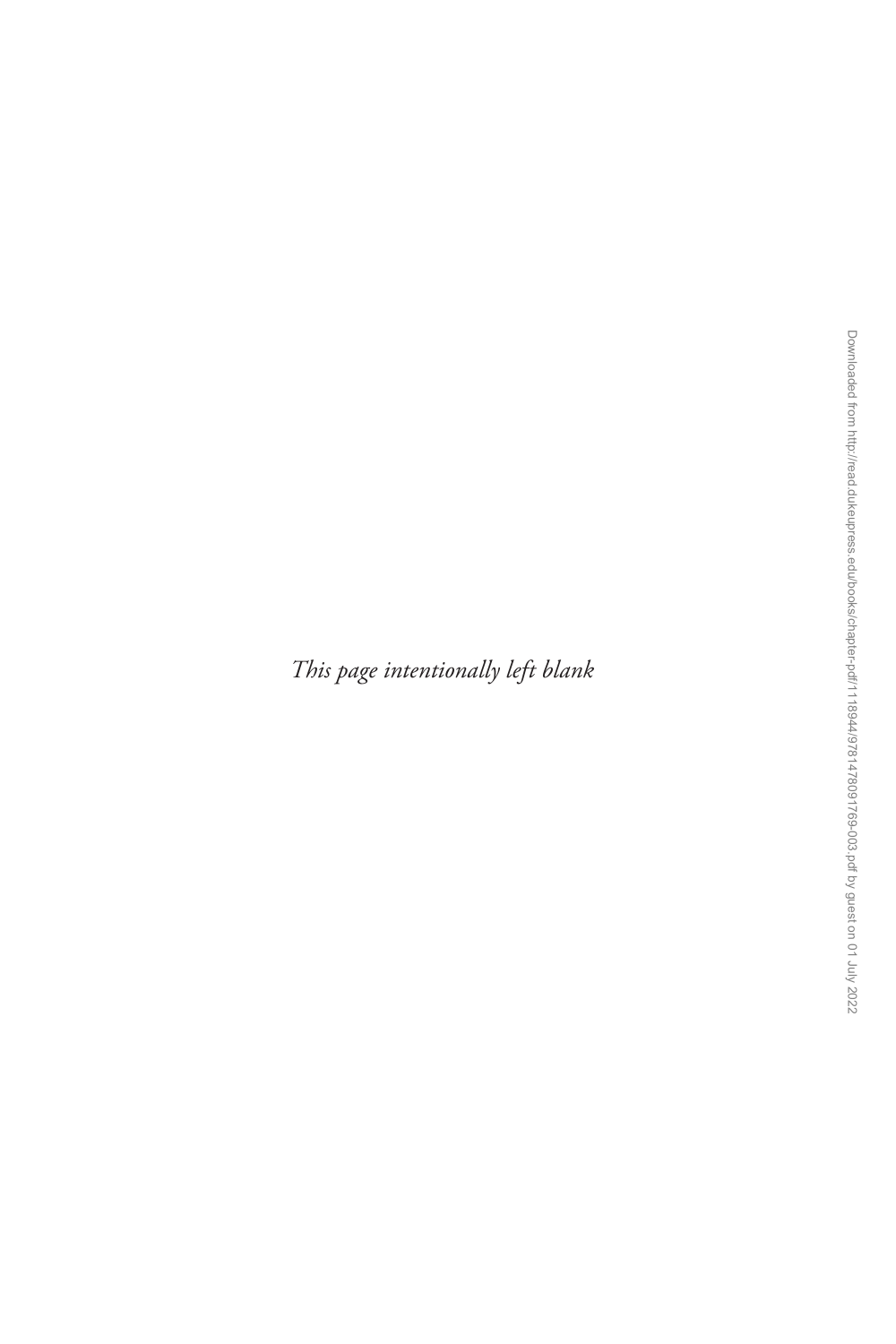## [things](#page--1-0) 1

 "Things"—the word designates the concrete yet ambiguous within the everyday. -BILL BROWN, "Thing Theory"

Man is the only creature who refuses to be what he is. —albert camus, *The Rebel*

Having provided in the introduction some attention to key concepts and the presentation of an intellectual map for this project framed in light of the work with which it might be assumed connected, in this chapter I tackle dimensions of materiality—types of things. This attention to things is highlighted here and discussed as representing two fundamental mechanisms at work in my understanding of religion.

### Things

As Daniel Miller rightly reflects, materiality figures into our systems of religion as a benefit or a problem to solve. Either way, matter matters. But there is a difference worth stating for the sake of context. For Miller in what he frames as the "humility of things," the significance of things and their impact on us is most forceful when we do not see them. "The less we are aware of them," he writes, "the more powerfully they can determine our expectations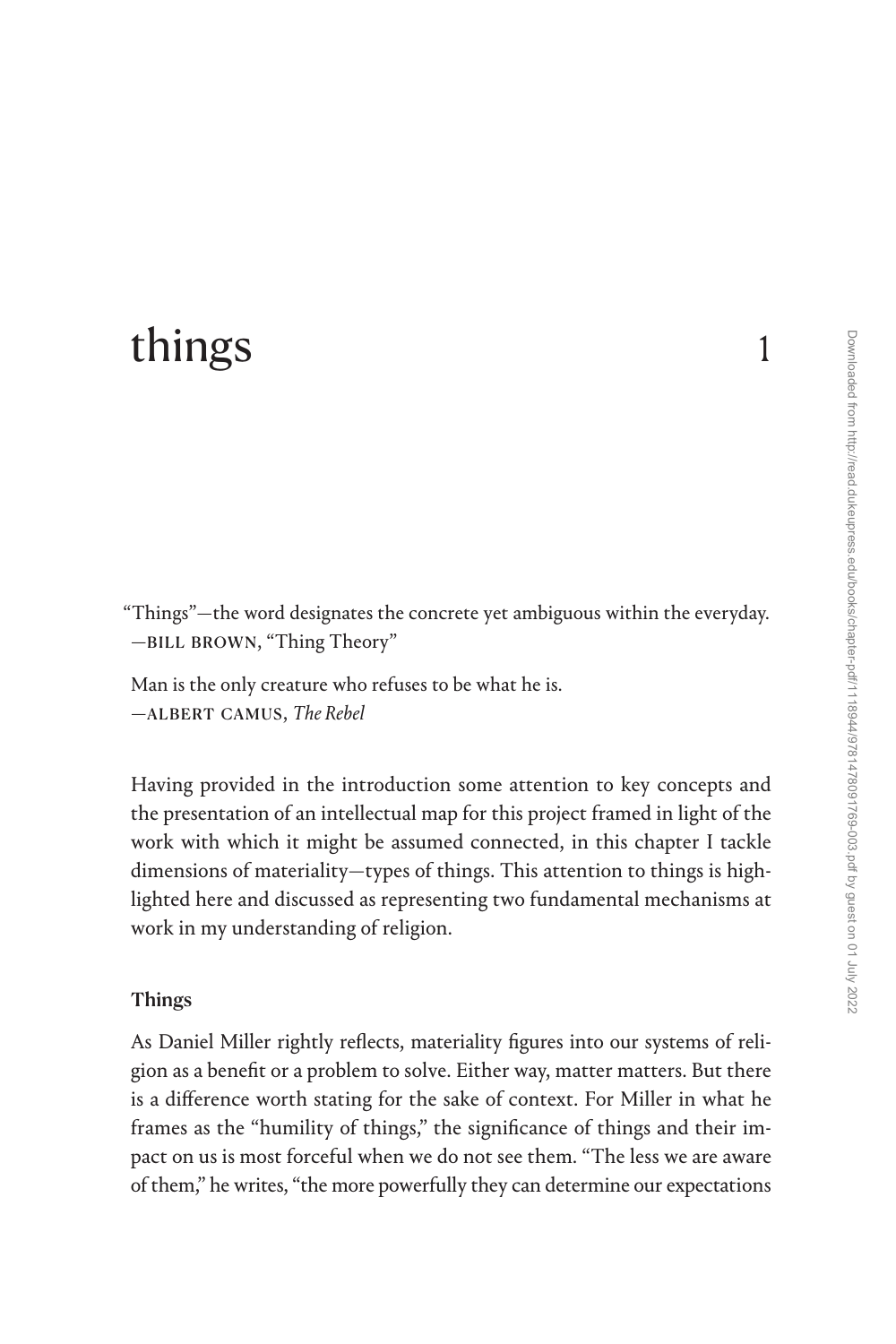by setting the scene and ensuring normative behavior, without being open to challenge."[1](#page--1-0) With respect to materiality, this points to something Foucault says regarding the "power" of discourses found in the disappearance of discussion—imposing parameters, shaping and controlling bodies without being spoken.

My sense of things is different in that I want to highlight what I believe takes place when things are noticed, when we are confronted by things consciously arranged in selected time and space. And within this interplay I want to highlight the flexibility of things, which points out the "thingliness" of things.[2](#page--1-0)

Thingliness—having something to do with "duration and presence" recognized and encountered—is not, for me, another way of speaking simply about human intentionality. $3$  Sure, humans create and display things, arrange them, and name them—and in this way the human body-thing of concern here is a "naming" thing over against things named.<sup>[4](#page--1-0)</sup> But there is something about this placement in time and space often against the assumed utility of these things (e.g., chairs not for sitting) that calls to the fluidity of things beyond our first observation of them, or in other words our first creation/ placement and learning of them.<sup>[5](#page--1-0)</sup> All of this points to things as opposed to objects in that the latter might be understood as pertaining to that which is "relatively stable in form."[6](#page--1-0) Objects, in this case, are materials metaphysically flat and lacking dimension in terms of their connection to human life. Things, unlike objects, have a pedagogical quality to them. Things have an interactive, connected quality. As a way of pointing to this "activity" or "presence," I use "thing" as opposed to "object."<sup>[7](#page--1-0)</sup> Furthermore, in speaking of the naming-thing, it should be noted that my concern here is not with the ontology of the human—what the human is. Rather, I am concerned with the body, which I want to understand as a particular type of thing.<sup>8</sup> Unlike the function of things celebrated by religious tradition systems, religion as a technology, as I define it, does not point to some metaphysical some*thing* beyond the reach of our historical grasp.

The thingliness (or openness) of things is the stuff of religion as a technology's use of things[.9](#page--1-0) Put another way, things, by means of religion as a technology's interrogation, are pushed beyond them/themselves—beyond what we first notice about them—and offer opportunity to train a different awareness as this is encouraged by recognition of their openness (i.e., their presence together, to borrow from Camus). What do things push us to do, to think, to sense? They are invested by us (with us) in the same way a speed bump "is not made of matter, ultimately; it is full of engineers and chancellors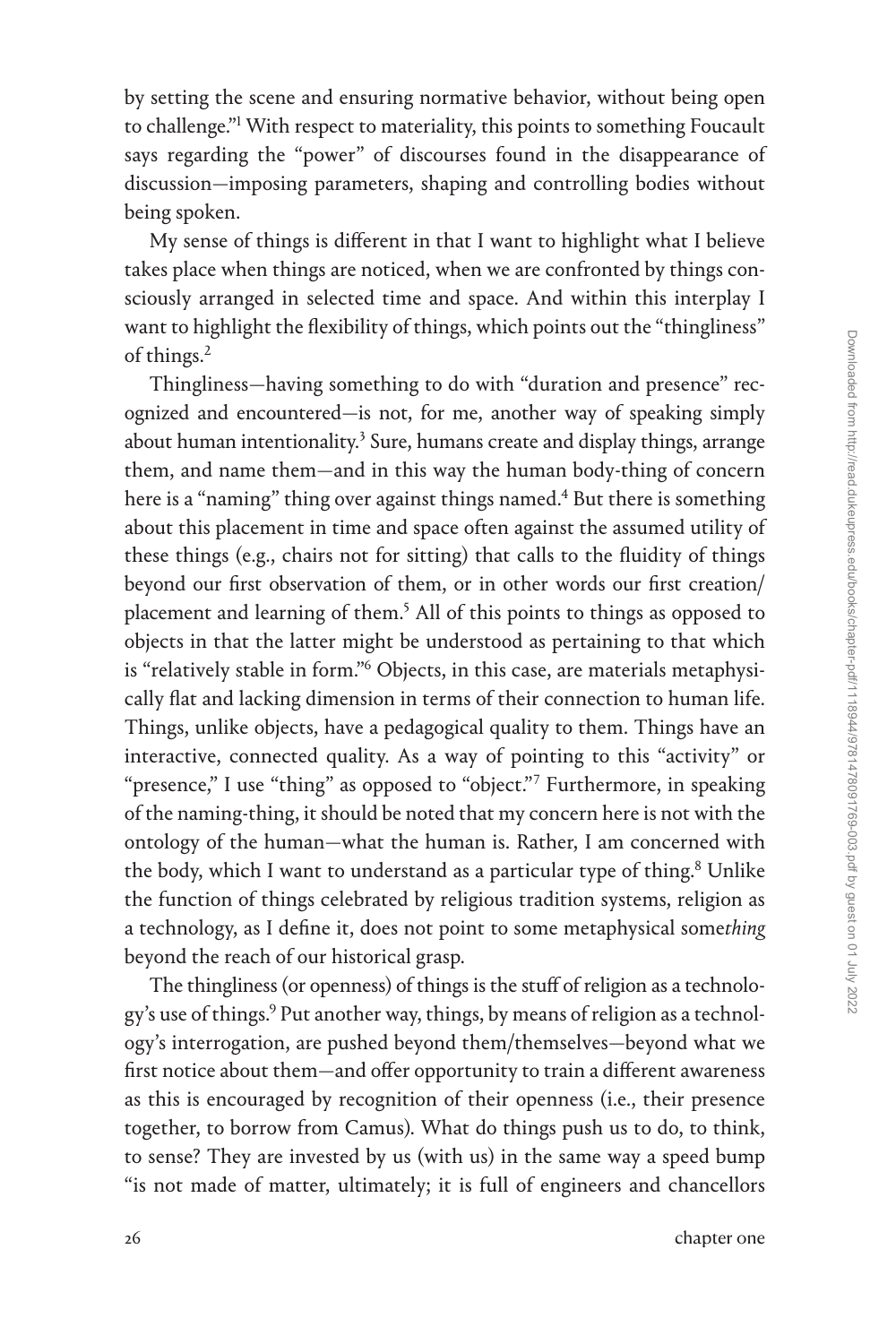and law makers, comingling their wills and their story lines with those of gravel, concrete, paint, and standard calculations.["10](#page--1-0) The thingliness of a thing is constituted in an important way by its ability to push on bodied namingthings—to urge a particular set of questions and concerns about the world as we think we know it, encounter it, and want it to be.

For Bill Brown, things are objects imbued with "a metaphysical dimension."<sup>11</sup> I do not want to go that far. While this might be the intent within the framework of traditional religious systems, again, my concern is with the working premise that religion is not a system as such but a technology and, hence, does not invest things with deep meaning. Still, what Brown and others associated with thing theory posit is of value here in that it offers a lens by means of which to observe what takes place when religion as a technology engages.

The thingliness of a thing is the thing active and impinging beyond its physical space—oozing or seeping beyond the boundaries we had hoped to set for it. This openness of things involves a disruption by means of which material is reconfigured, combined, and put to a work not necessarily intended in the material's borrowed form. Things are also sticky in that they connect beyond themselves; there is fluidity to their interactions marked by an ability to shape change—which is not a quality present in objects despite what importance they might have in the daily workings of human life. "So things," writes Ian Hodder, "are connected by the fact that they work together. . . . In all these ways the material world is connected to our bodies, to other things, to society, to the other parts in the complex networks."[12](#page--1-0) Things, therefore: (1) force a confrontation with ourselves in that we are connected to, related to these things with which we have a shared history; (2) prompt us to wonder if there is more to this relationship: Do these things urge other considerations and scopes? Do the production, arrangement, and interrogation of these things tell us all I can know about others, the world? These questions have to do with what we perceive as the fragility but also durability of things over against the particular limits of bodied naming-things in motion.

#### Observing Things

Things and/with/against/for naming-things: There are numerous formulations of this relationship. For example, there are the various ways Heidegger represents things: "present-at-hand" or "ready-to-hand," which give a sense of things, including utility. But there are also things thinging as a way of framing the human's (i.e., Dasein or "being there") relationship to things. And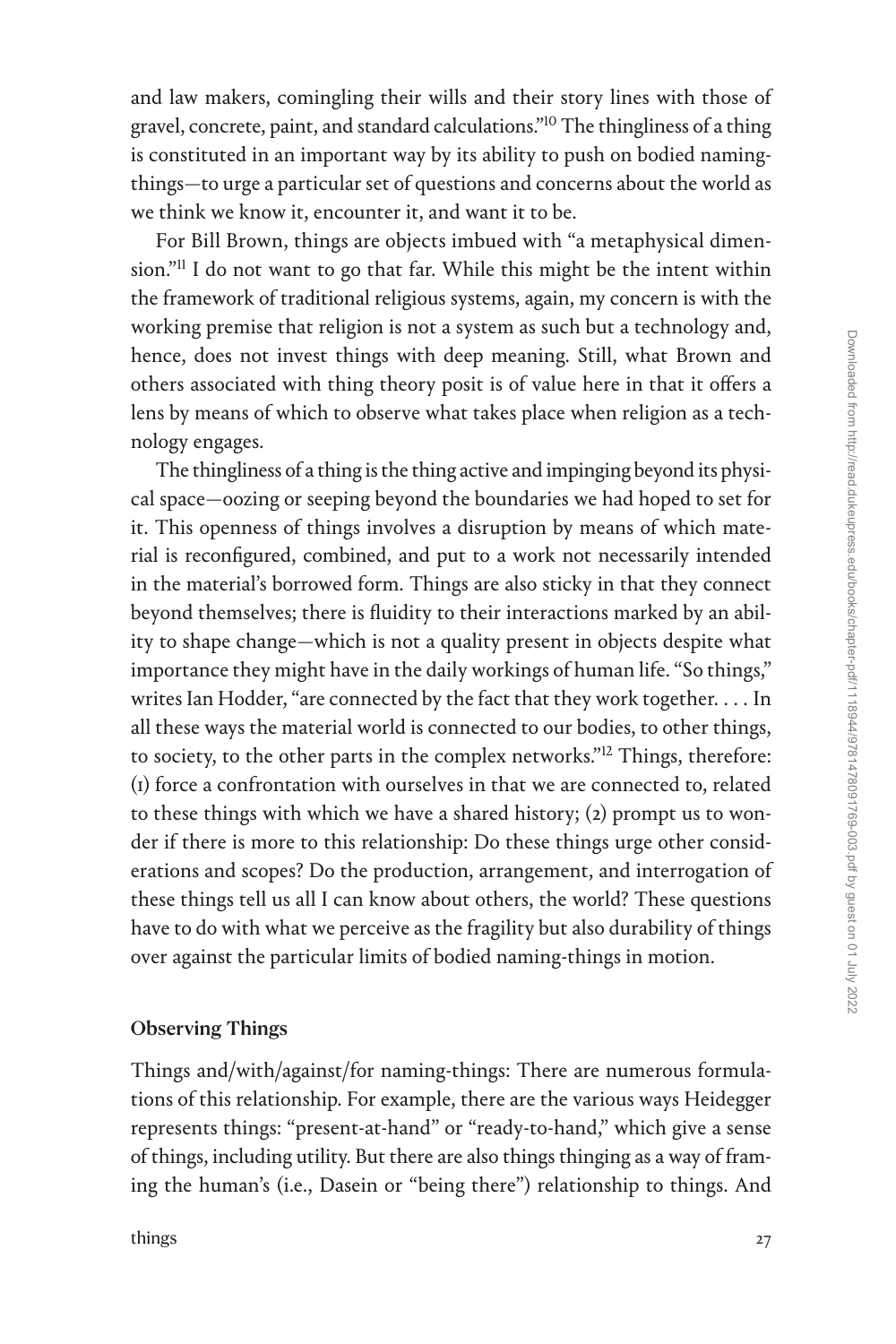as numerous scholars have pointed out, there is a growing move from a strict functional concern with human use of things to some consideration of things as things.<sup>13</sup> I conceptualize the relationship by thinking in terms of the *naming-thing* (i.e., the human as bodied thing/being/doing) and things as thing being thing (or *thing-thing* for short). Over the course of the book, what I mean by and intend to perform by means of this conceptual framework will become clearer.

More will be said on art and things in chapter 2. For now, I want to further clarify the nature of things within the context of artistic work. In exploring the technology of religion's potential relationship to the arts, I highlight particular genres and moments of artistic presentation, in part because art as discussed here is a wide scope in that it incorporates into it other strategies (e.g., other things meant to speak about naming-things such as written texts, images, statues, wood, stones, and music). In offering this argument, I am making a distinction between the technology of the artist and religion as a technology. I am not concerned fundamentally (although this will come up at times) with the specifics of the development of artistic work—the mechanics of putting together an exhibit, for example; instead I refer to artistic production examined through religion as a technology, arguing that this process of exploration does not require the status of, say, a preacher (artist as religious leader), but rather the artist as a naming-thing interacting with thing-things offers opportunity for a particular type of analysis and interrogation of our circumstances. Encounter with circumstances (e.g., the world) is inevitable as a type of "spewing forth" marking the naming-thing-human condition, but *particular* modes of encounter and particular expressions of that encounter are not.<sup>[14](#page--1-0)</sup>

This is not to suggest that things beyond their creation do not impact the naming-thing. To the contrary, naming-things are influenced and affected by all sorts of materiality.<sup>15</sup> There is a mutual orientation and impact between naming-things and thing-things. They are open and, as the title of the book claims, marked by presence together. I do not want to push this point of mutual influence too far in part because my concern with art means a limit on conversation to those things-things manipulated and placed by naming-things; and this might include things not created by naming-things but rather simply placed in alternate spaces (e.g., rocks and wood). In this way, I also give attention here to things not necessarily created by naming-things but impacting naming-things as they (thing-things) are pulled into artistic expression.

Through artistic production and presentation, I mean to highlight the plasticity, the nonfixed quality, or the openness of things so as to better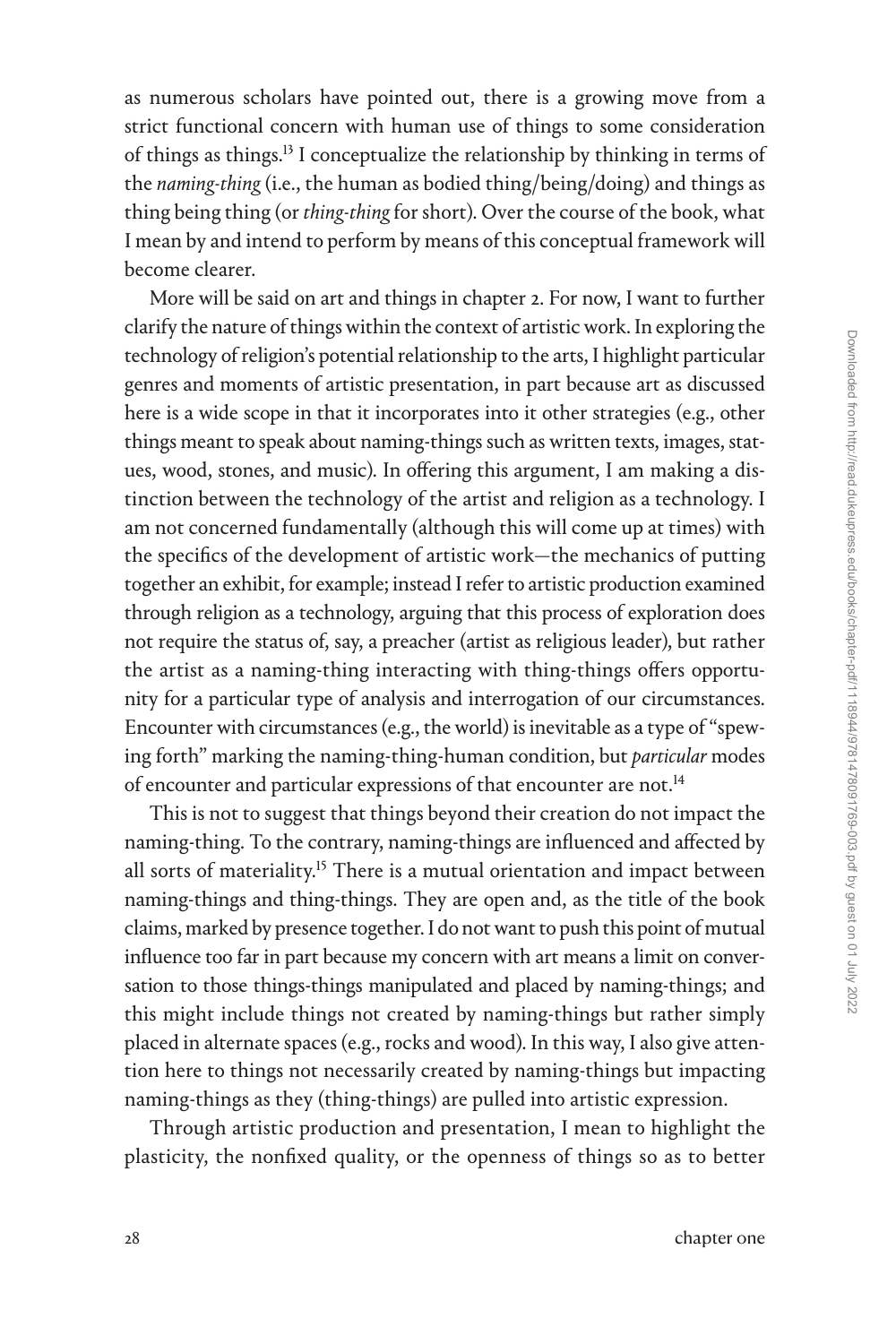understand the activity of things.<sup>[16](#page--1-0)</sup> Use a chair in this way, or wear a pair of pants that way, and so on is lost as the logic of interaction is shifted by the artist and the placement of things.<sup>17</sup> What naming-things know and understand about thing-things is shifted, and this fosters a productive dissonance by means of a deeper awareness of openness to things. Art, then, involves a particularly useful mapping of the relationship between naming-things and thing-things that shows at one time something about both. Art that highlights what we understand as ordinary things—things that we encounter during the course of mundane dealings—provides an important lesson related to the significant linkages between naming-things and thing-things. There is something important in the effort of figures such as Antony Hudek to demonstrate "the artist's privileged role in rerouting, recycling, deviating, transforming and *deturning* . . . the object." And Hudek continues, "This role is far from one of mastery of 'subjectivity'; rather it hints at a capacity to inhabit the object world, to engage with and translate it for the benefit of other objects and subjects alike."[18](#page--1-0) I would make a modification to this assertion, one in line with the work of thing theorists such as Bill Brown, and that is to note the manner in which objects become things—in this context through the arts[.19](#page--1-0) By means of artistic production, things are exposed to themselves, naming-things, and to circumstances, and this takes place without the ability of the artistic exhibit location to limit significantly the impact of this scope of openness.<sup>20</sup>

What Arthur Danto says when reflecting on Andy Warhol's *Hammer and Sickle* and other work such as *Campbell's Soup* in a general sense speaks to what I mean by the work of things. According to Danto, "His soups are in sacramental celebration of their earthly reality, simply as what one might call one's daily soup, as what one eats day after day. . . . If this sacramental return of the thing to itself through art is the energy which drove him as an artist to bring into the center of his work what had never, really, been celebrated before  $\dots$ <sup>[21](#page--1-0)</sup> I end this section with this incomplete thought because it is sufficient to frame my point. Religion as a technology often employs artistic production to highlight the thingliness—or openness—of things, and in this way makes possible through interrogation of things in time and space greater awareness of our circumstances (i.e., world) and our place in those circumstances. It provides no answers, just clarity, or what one might call deeper awareness regarding the connotations of our circumstances as namingthings in a world of other things. Before offering more detail regarding art and things, it is important to further explicate what I mean by naming-things.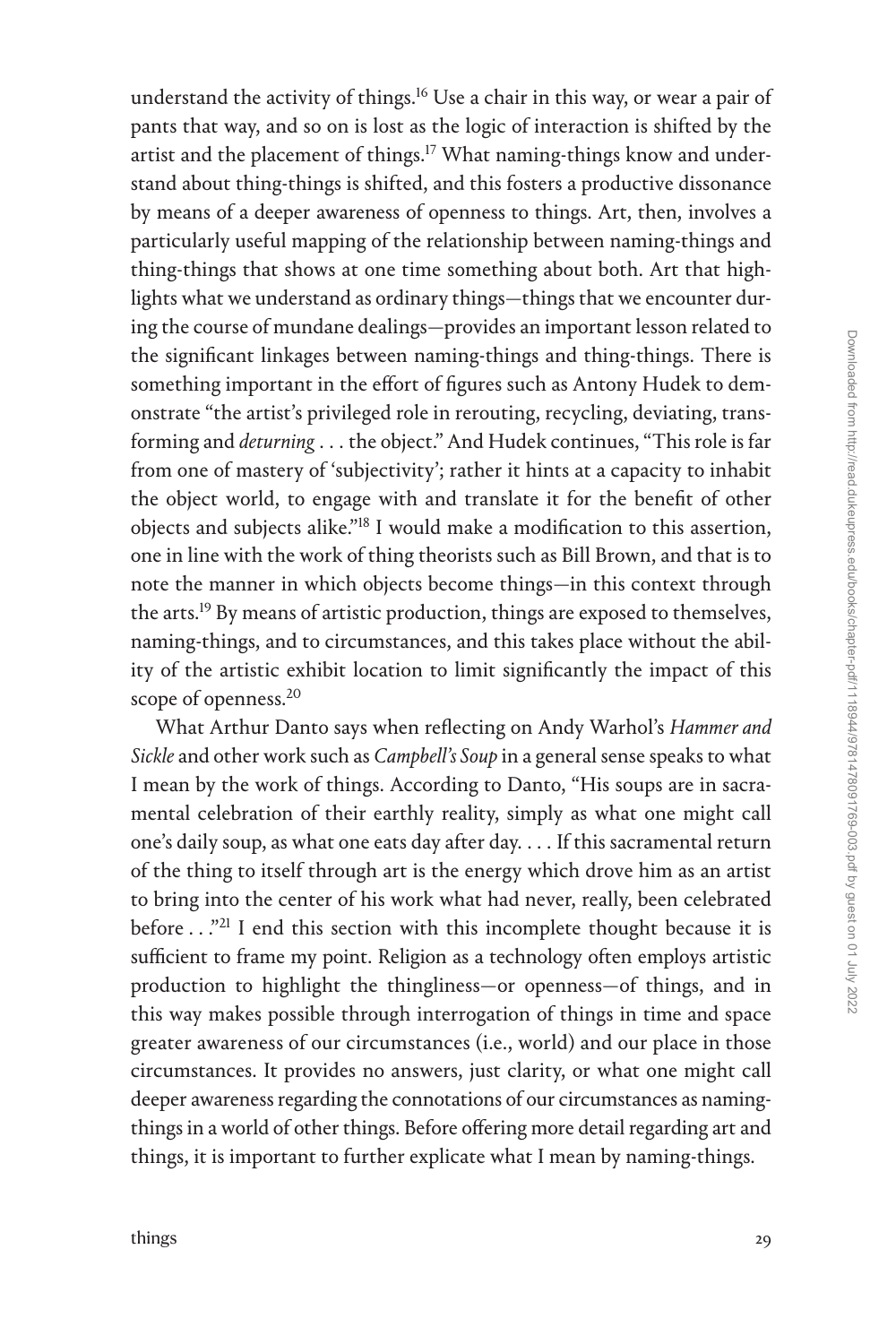#### Other Things

There are types of things. Here I offer some distinction between things by giving attention to what I above referenced as naming-things. In so doing, the general theme of things presented previously obtains greater detail through this somewhat rough categorization of things in the form of thing-things and naming-things.<sup>[22](#page--1-0)</sup> While the potential scope is expansive, in this book I limit myself to a particular naming-thing—the bodied namingthing.<sup>23</sup> Through attention to the bodied naming-thing, I mean to highlight a particular structure of the naming-thing (i.e., body) and its relationship to other things.<sup>[24](#page--1-0)</sup> In this way I provide a discursive mechanism for framing the interplay between things that undergirds chapters in the remaining two sections of the volume. I entertain the perception of the body as signifying or "naming" thing akin to what John Frow has in mind when arguing, "Persons, too, count or can count as things. This is the real strangeness: that persons and things are kin; the world is many, not double."<sup>25</sup> And recognition of—perhaps even naming of—circumstances (i.e., world) and human/ circumstances amounts to a moralistic awareness or lucidity in relation to the conditions of life.<sup>26</sup> Hinted at here, but more fully expressed later, is the notion of things—including bodied naming-things—as "open."[27](#page--1-0)

Naming-things are bodied, and other things—still other things. They have "form," but they ooze into each other, inform each other. "Abjection," one might say, works in the shadow of an assumption, an assumption of a difference as possible—cleanliness, for instance[.28](#page--1-0) This said, and in light of the scope of my argument, the most compelling depiction of bodied naming-things and their interplay is found in Mikhail Bakhtin's theorizing of grotesque realism[.29](#page--1-0)

#### On the Grotesque

Before addressing what Bakhtin's sense of the grotesque offers my thinking on open-bodied naming-things, I provide contextual comments on what I consider a negation of a Bakhtin sensibility. This negation takes place through a theological taming of the grotesque that reduces it to service on behalf of a theistic sensibility tied to immaterial hope. In offering this discussion, I am not suggesting all theology works in this manner and produces a desire for closure framed by an energetic appeal to transformation in the form of wholeness or union with something greater. I am not interested in grotesque as a theological category—or even aesthetic category—but rather as a way of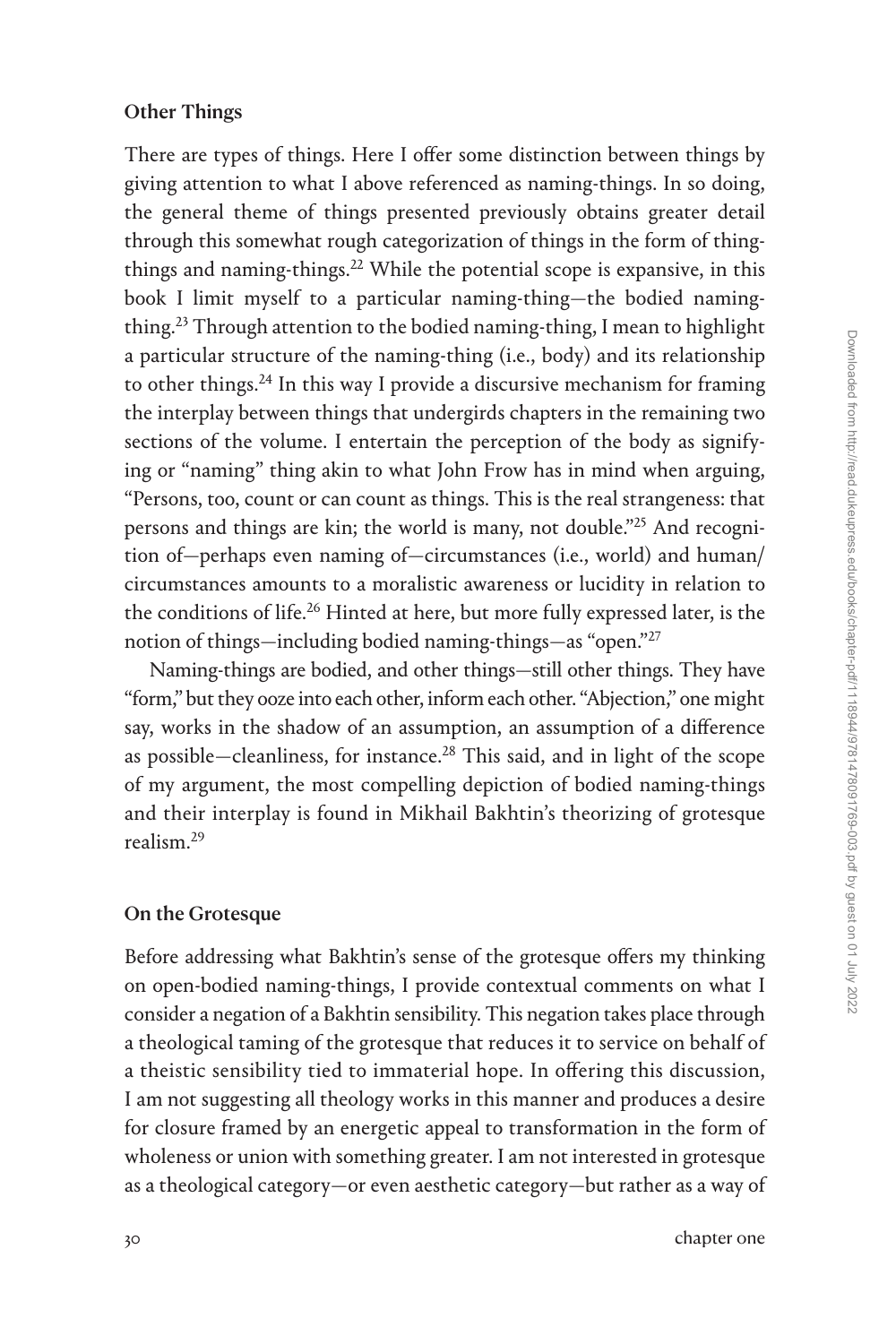theoretically capturing the nature of the open body—the body put on view by religion as a technology. And so my purpose is not a critique of theology per se as if it uniquely lends itself to matters of wholeness—for example, closure through bounded life. Rather, I use this discussion in a more limited fashion as a helpful counterpoint in that it also provides a direct reading of Bakhtin in light of a traditional definition of religion (e.g., highlighting institutions, doctrine, and ritual). And by means of this contrast I offer a way to further mark out and clarify my application of his theorizing of the grotesque in line with my sense of religion as a technology and over against traditional notions of religion. To make this point, I turn to Wilson Yates's reading of *Rabelais and His World*. [30](#page--1-0)

The open body, Yates acknowledges, is for Bakhtin a vital and vibrant body—whose eating, pissing, and defecating is not to be denounced or hidden.<sup>31</sup> "The grotesque," writes Yates, "refers to aspects of human experience that we have denied validity to, that we have rejected, excoriated, attempted to eliminate and image as a distorted aspect of reality.["32](#page--1-0) Yet he narrows the scope of the grotesque by reading it through the "perspective of the Christian mythos" and in light of a series of questions: "Does the grotesque take on a different meaning for one who creates and looks at it from within a faith stance and from within a world already well-formed by its own mythos? And . . . what does the grotesque have to say to us about basic Christian perspectives such as the nature of creation, the human condition, the possibility of trans-formed life?"<sup>[33](#page--1-0)</sup> These questions posed and, more to the point, the answers Yates provides entail a taming of the grotesque—an effort to confine its reach and implications for the messy nature of life. Yates forgets the context of carnival—of an antichurch moment in certain respects—within which Bakhtin finds and celebrates the grotesque. The grotesque is not simply physical deformity, monsters, as Yates seems to think. Bakhtin presents it as a description of the state of being porous, open, exposed.

Some of what Bakhtin has in mind, I believe, has been demonstrated recently in exhibits by Tori Wrånes (*Ældgammel Baby*) and Ovartaci (*Ovartaci and the Art of Madness*), both at Kunsthal Charlottenborg in Copenhagen, Denmark.<sup>34</sup> The former involves several rooms set apart and marked off by darkness except for a few dedicated lights illuminating various objects accompanied by the haunting sound of a voice. Projected on the walls are figures wearing bright-colored outerwear and with faces disturbing in their proportions, colors, and exaggerated features that resemble the extremes of the grotesque discussed by Bakhtin. They are suspended in space and seem to come toward the viewer. In another room is a figure without a head, with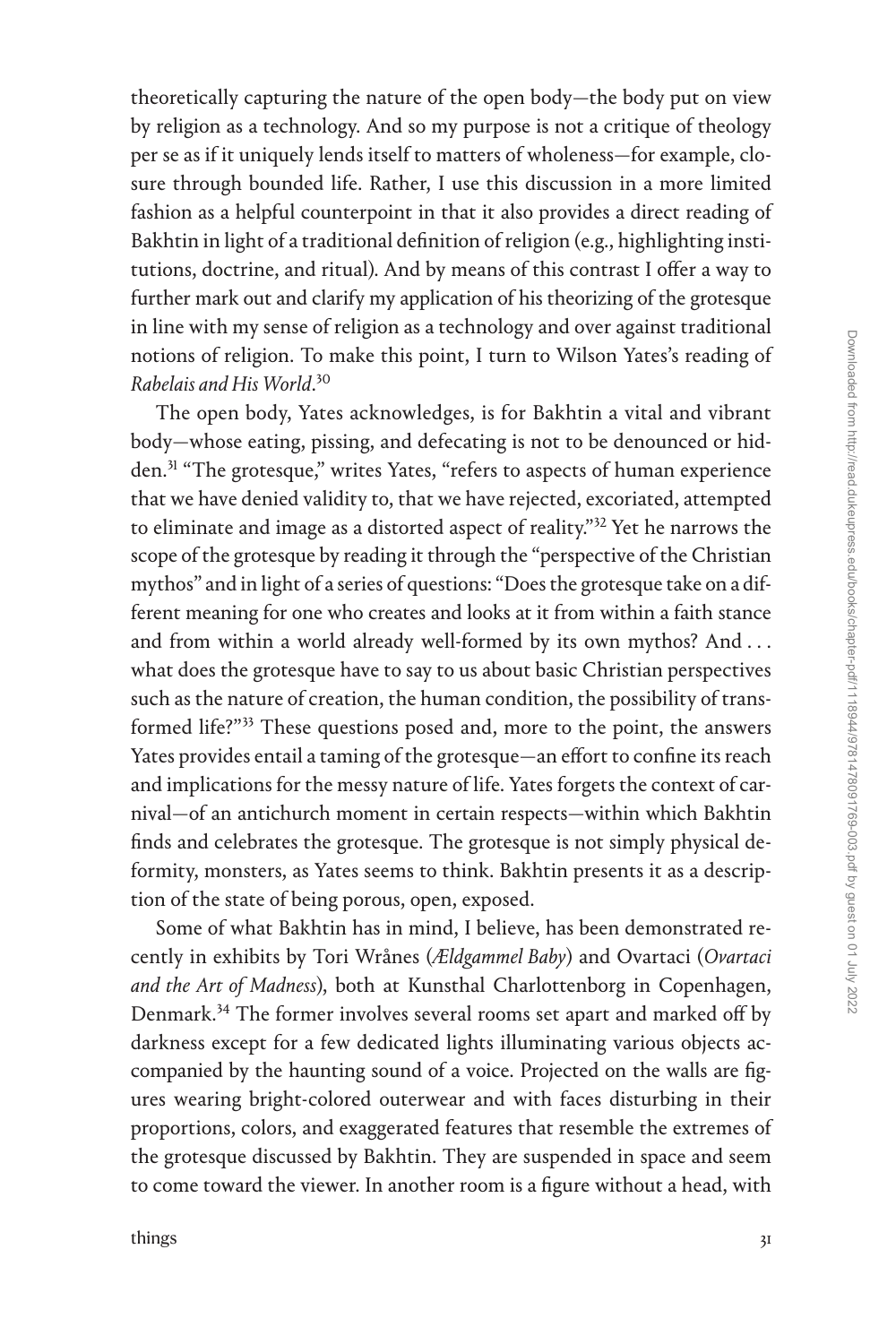shoulders penned to the ground and legs outstretched, with another character balancing with one foot atop the bottom figure's foot. The body seems in motion, but this is not the odd component. Instead, the grotesqueness is expressed through the replacement of much of the top figure's face with two birds emerging from/as the face of the figure. This is not a monster, but rather the blending of "things," pointing to the porous nature of bodied namingthings. Ovartaci provides an even more graphic depiction of this porousness giving way to blending. This is captured through the presentation of figures that intermingle various life-forms and in the process create something novel, something new—such as an eye in the palm of a hand or the head of a "creature" whose large eye is composed of (or houses) smaller creatures and whose other orifices contain bodied things that have penetrated the head.<sup>35</sup> Neither artist rejects penetrated and penetrating figures; instead, they seem to endorse or assume the normative status of such open things.

The mimicking of the bodied naming-thing through technology can further create dissonance-prompting recognition of the blending of things (e.g., video, plastic, and the characteristics of the naming-thing) as a sign of mutability. Ed Atkins's *Ribbons*, part of the Louisiana Museum (Copenhagen, Denmark) *Being There* exhibit, provides a graphic example of what I have in mind.<sup>36</sup> In a room, there are three large video screens with the avatar Dave speaking (in the voice of the artist), drinking, farting, urinating, bleeding, "all signifiers of a physical body leaking with imperfection." And while the artistic statement calls into question the ability of technology to capture a "physical being's vulnerability and imperfection," I would suggest the discomfort fostered by Atkins's use of technology to ape the bodied namingthing is enough to suggest the nature of this naming-thing is without clear boundaries; it is without an integrity that prevents disruption.<sup>37</sup> That is to say, it can be aped, and through technology the aping renders the limits and vulnerabilities of the bodied naming-thing perpetually present.

Returning to my read against Yates, the porous and penetrated nature of the bodied naming-thing (with all the accompanying sights, smells, sounds, and activities) is not rescued by the myth of salvation premised on the lingering image of God contained in and by that bodied naming-thing. Yates claims his depiction does not cause the grotesque to lose its edge. But to use a musical analogy, Yates positions the grotesque as a hymn of sorts complete with a desire for closure from the world, while I argue that a more useful framing involves the grotesque sung through the blues—for example, the graphic and celebrated interaction with and exposure to the workings of life. In other words, Yates sees the grotesque as a condition of life to be resolved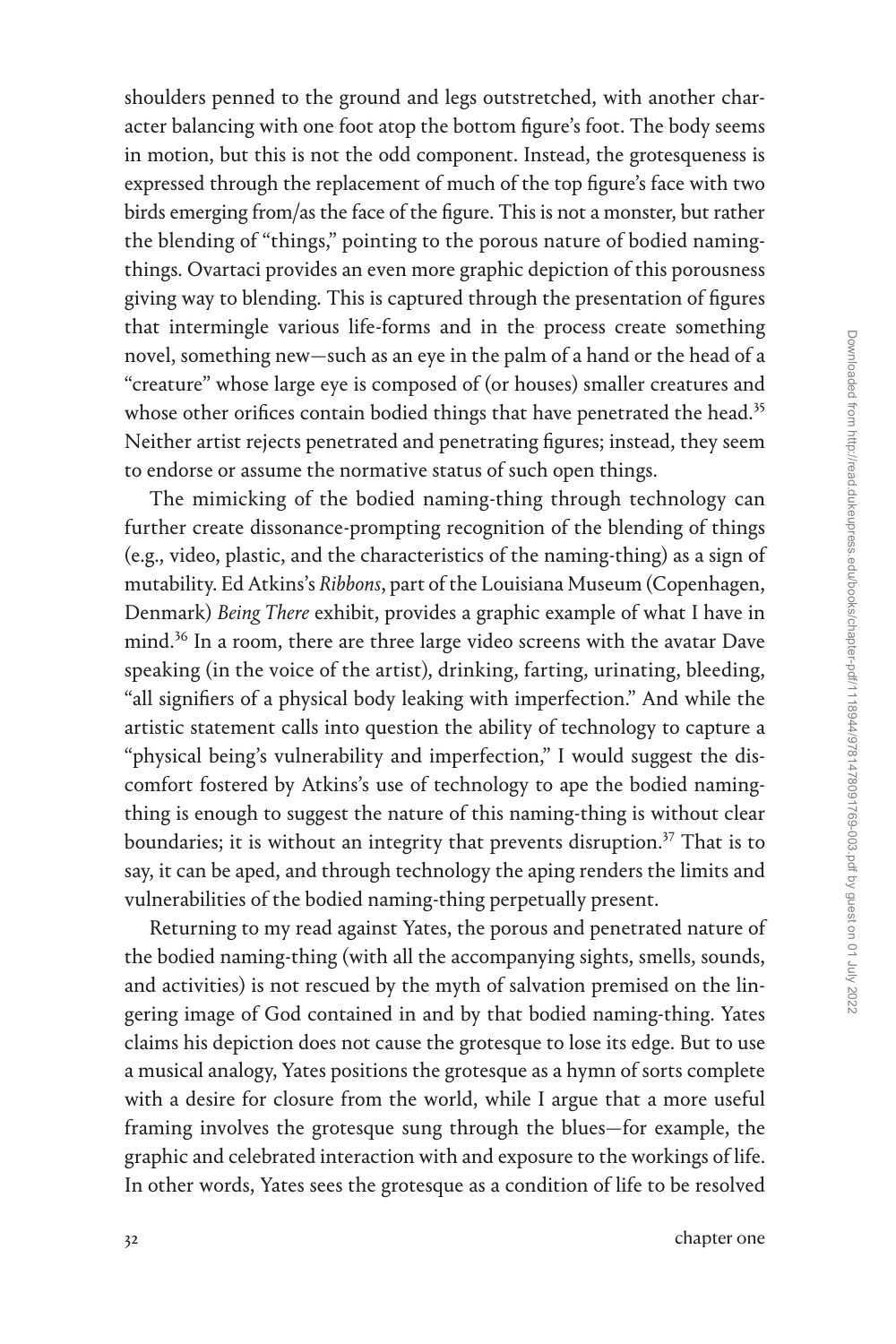through faith and the workings of divine forces.<sup>[38](#page--1-0)</sup> According to Bakhtin, and I follow his lead here, nothing is gained by attempting to overcome grotesquery; to think so is to paint it as a negative and to fail to recognize the nature of embodied life. This is not to say that values are missing from human thinking and doing; they are present. However, there is no reason to assume such values bend to the will of Christian doctrine. Rather, these values might just signify doctrinal-theological assumptions concerning embodied and material life. They are bluesy values that relate porous thing to porous thing, rather than porous body to its "fix" called "god."

For Yates, the grotesque speaks a theological language framed by a grammar of "sin" and "judgment."[39](#page--1-0) Hence, grotesquery might on the surface disturb or create a certain type of dissonance, but according to Yates, "the horrifying character they take can itself speak, both to and out of the context of the church.["40](#page--1-0) Yates notes that the grotesque upends "our world view and moral codes," but he does not have in mind the worldview and moral codes of the religious in relationship to the church. Yates means unproductive nonfaithful moral codes and worldviews—codes or values that will not bend to staid Christian doctrine and that refuse priority of the church over against the "folk."<sup>41</sup> He wants to understand the moral codes and worldview under threat as being those that do not point in the direction of the will and eternal truths of the divine. The grotesque, he would have us believe, is a rejection of efforts to turn humans into gods.<sup>42</sup> I would not assert divinity as the agenda for Bakhtin; no, the goal is to render humans more fully material—porous and unfixed. This is what Bakhtin means by the value of the degraded. Grotesque realism is content with this world and projects little concern for unseen realms populated by more perfect beings. This is because it refuses to see oozing, defecating, urinating bodied naming-things as a problem to solve. With Yates's Christianization of the grotesque a wager is established: one can have one's theology or one's bodied naming-thing.

Yates fails to note that the activities—the defecating and pissing in public— Bakhtin's sense of the grotesque highlights (without judgment) were roundly condemned by the Christian church as oppositional to its theological-ethical sensibility. He believes imagery of the grotesque "in the drama of religious life" takes us "out of everyday life and provides us with a different way of seeing the center—the center in its demonic manifestation and the center as the place alone where we can know the grace of God.["43](#page--1-0) However, it is the stuff, the activity of everyday life, that is highlighted by the grotesque in that these are the activities pointing to the porous and open nature of the body and thereby its capacity for mutuality. Christianity, to the contrary, seeks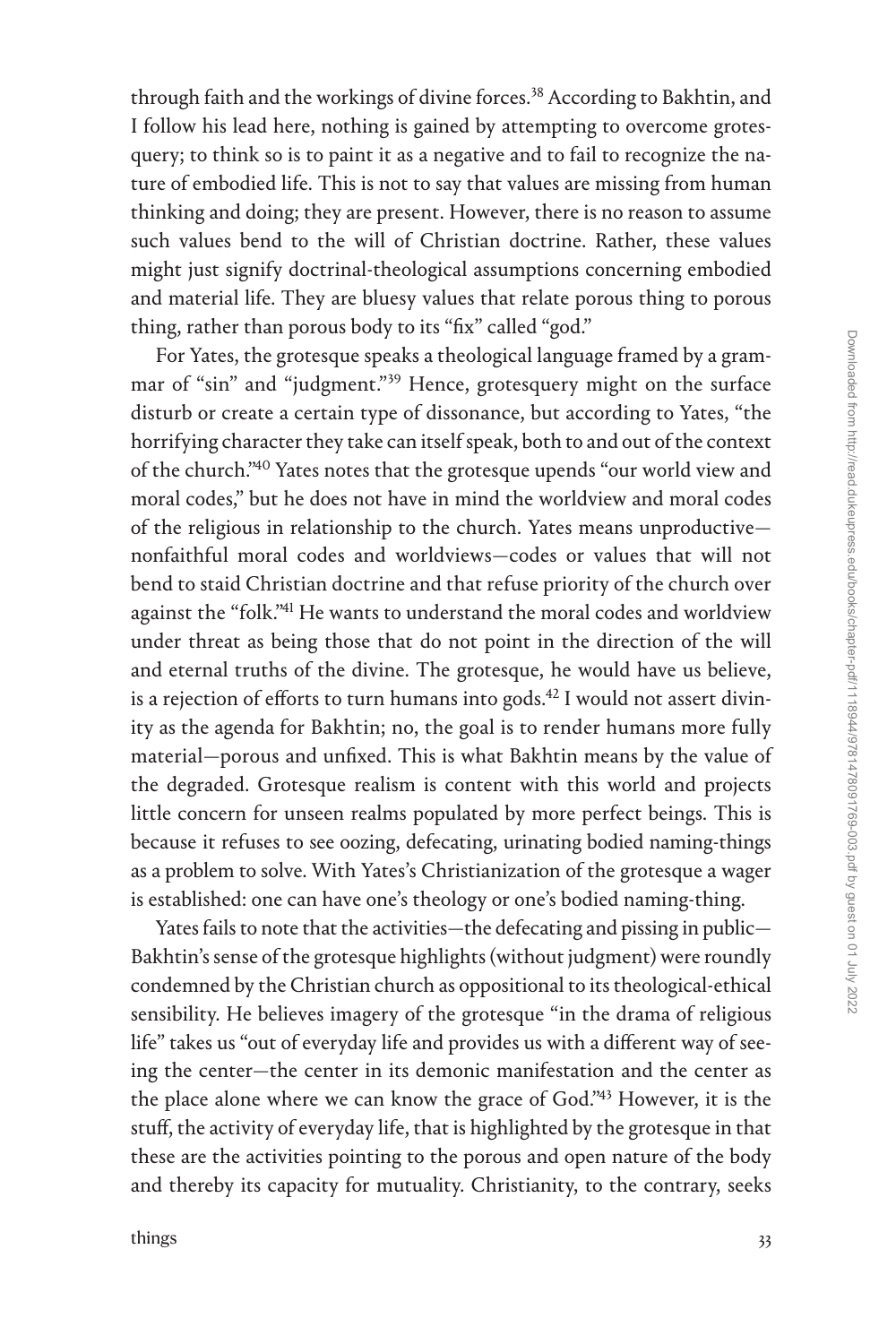to seal off the body for the love of God and only allow its penetration (on special occasions) by the divine. The Christian tradition, among others, is notorious for its suspicion concerning the body—preferring the clean soul to bodies so easily soiled. Mindful of Bakhtin's presentation of the defecating body, what Coco Fusco says concerning the "West" (i.e., the West as a posture or mindset as opposed to geographic location) in general is applicable to the religious "West" in particular: "Excrement derives its subversive power within the history of Western art as the least abstractable substance in a society with a prevailing modernist aesthetic that privileges transcendence over the material.["44](#page--1-0) Yates truncates the body whose openness is addressed, and to some extent ended, through relationship with God: communion, pain, and suffering (as exemplified by the Cross) resolved through hope and redemption. In this sense theodicy, sacrology, and eschatology are intertwined. And in this theological framework, religious tradition and practice are in fact a betrayal of religion to the extent it turns a technology into a substance.

So much religious studies and theological work assumes the body and claims a paradigmatic attachment to embodied bodies. Yet this is visual, metaphoric, and symbolic in nature. Yes, in some cases it is acknowledged that these bodies eat, they cum—but they do not defecate or piss without shame. To the extent traditions like Christianity dominant through a figure of excellence (i.e., Christ) that evacuates waste only in the form of ethical sin, how could it be otherwise? To the extent body waste is "eliminated" from discussions of bodies in theology and religious studies, they are discourses of mythic bodies addressing a range of ideas but without sufficient material grounding and premised on a rather sterile logic—an idyllic Christian formulation of life and embodiment honoring a shadowy figure of Christ. Followers of the figure expel waste, but their Christ does not—although he eats and drinks. He is the fulfillment of the law, as they note, but not with respect to its acknowledgment of human waste and other fluids.<sup>45</sup> This has had conveniences for a Christian sense of bodies: "And that he died for all, that they which live should not henceforth live unto themselves, but unto him which died for them, and rose again. Wherefore henceforth know we no man after the flesh: yea, though we have known Christ after the flesh, yet now henceforth know ye him no more. Therefore, if any man be in Christ, he is a new creature: old things are passed away; behold all things are become new" (2 Corinthians 5:15–17). Through Bakhtin, *imago Dei* is exposed as a lie. The human body, unlike the exemplar Christ, is known to be porous—with openings that expose it. Human waste, for instance, announces the deception of the life of *imago Dei*. Christ did not defecate, although those in his line of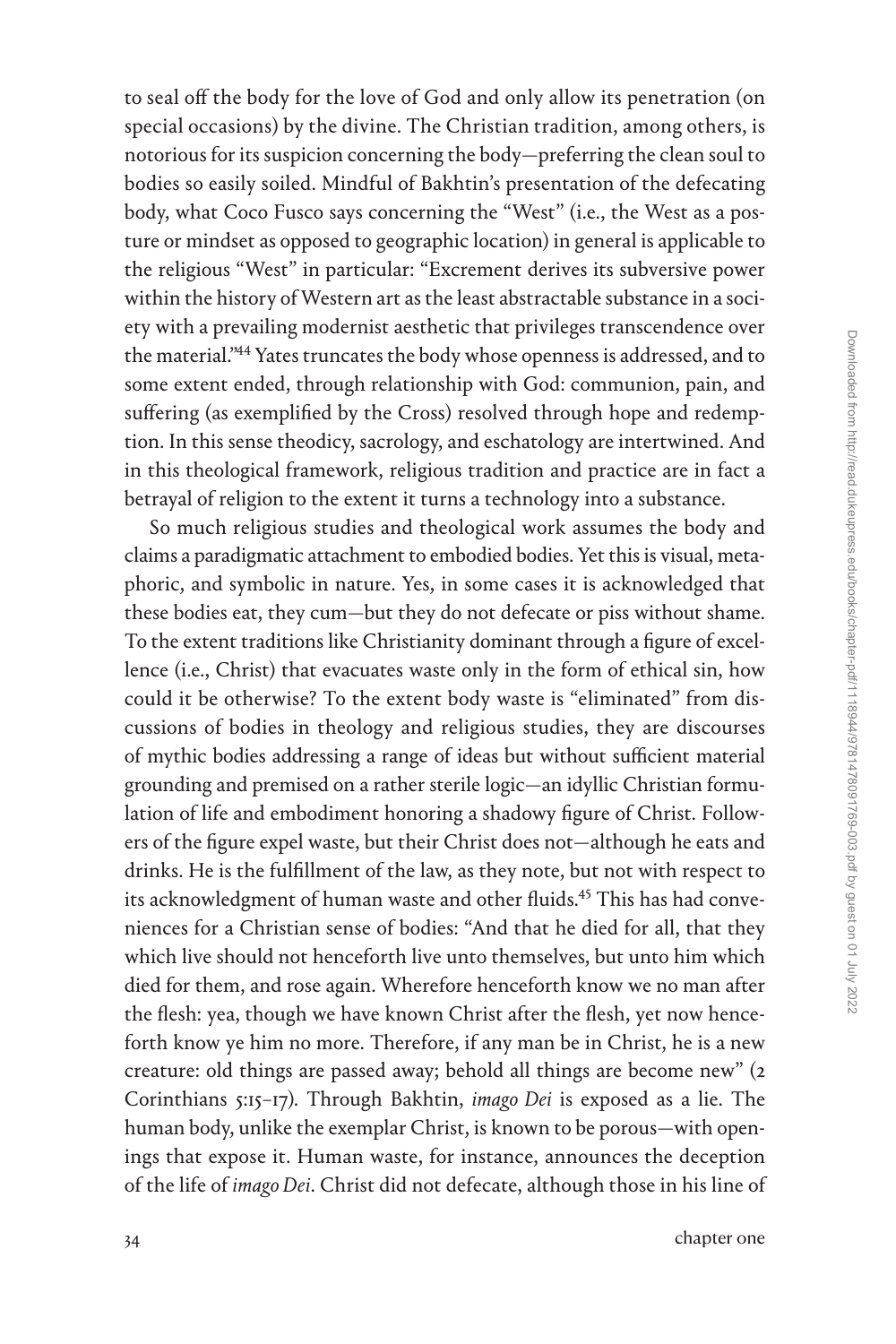descent, as the Hebrew Bible points out, did. Artists have pointed out this open and grotesque body whereas so many religious thinkers have attempted to overcome it.<sup>46</sup>

As Yates demonstrates, the effort to posit a Christianized grotesque theology loses something. It loses the "realism" in Bakhtin's grotesque realism and pushes for an altered perception of the bodied naming-thing—one that loses its openness through a fixed *imago Dei* perception of being. Thereby the more graphic and earthy dimensions of this grotesque body, as Bakhtin presents it, are sanctified. Rather than being degraded (in Bakhtin's sense of the word e.g., materiality and integration into the world), the human body—as I read Yates—is exulted and freed from the urine and feces between which it is born, according to St. Augustine, and through which it speaks to the lifedeath binary that is its frame of reference. Yates and others working within traditional theological discourses might agree with Bakhtin that the human is "becoming," but they would mean something different by that statement. Bakhtin points to the dualism of life-death, food-waste, and so forth, framing the movement of the grotesque body. For some theistic theologians, on the other hand, this is a becoming that pushes in a cosmic direction with the intent of freeing the bodied naming-thing from more troubling dimensions of that porous status.<sup>47</sup> This, according to these theologians, entails a vertical dynamic of growth and increasing closed-ness. For Bakhtin, the better read involves openness to horizontal development by means of which the embodied (and oozing) nature of embodied life is not lost but is amplified.<sup>48</sup> In terms of the role of religion in this: religion as a technology probes and turns back on the bodied naming-thing and exposes its grotesque nature.

Maintaining a focus on *Rabelais and His World*, I now want to offer a different read of the grotesque, one less constrained by the theologized body of Christ and traditional framings of religion.

#### Grotesque Realism

The folk practices of carnival—intriguing to Bakhtin—undercut the authority of the church, belittle its awful proclamations, and highlight those activities of the body long held with distain by many Christians.<sup>49</sup> Think in terms of carnival's rejection of "grand unity" of any kind that pushes beyond what is tangible about the world: "it," in fact, "was hostile to all that was immortalized and completed."<sup>50</sup> For instance, carnival replaces ritualized penetration by the divine with the open naming-thing defecating in public. Grotesque realism, a grand theory of collective engagement emerging out of the practices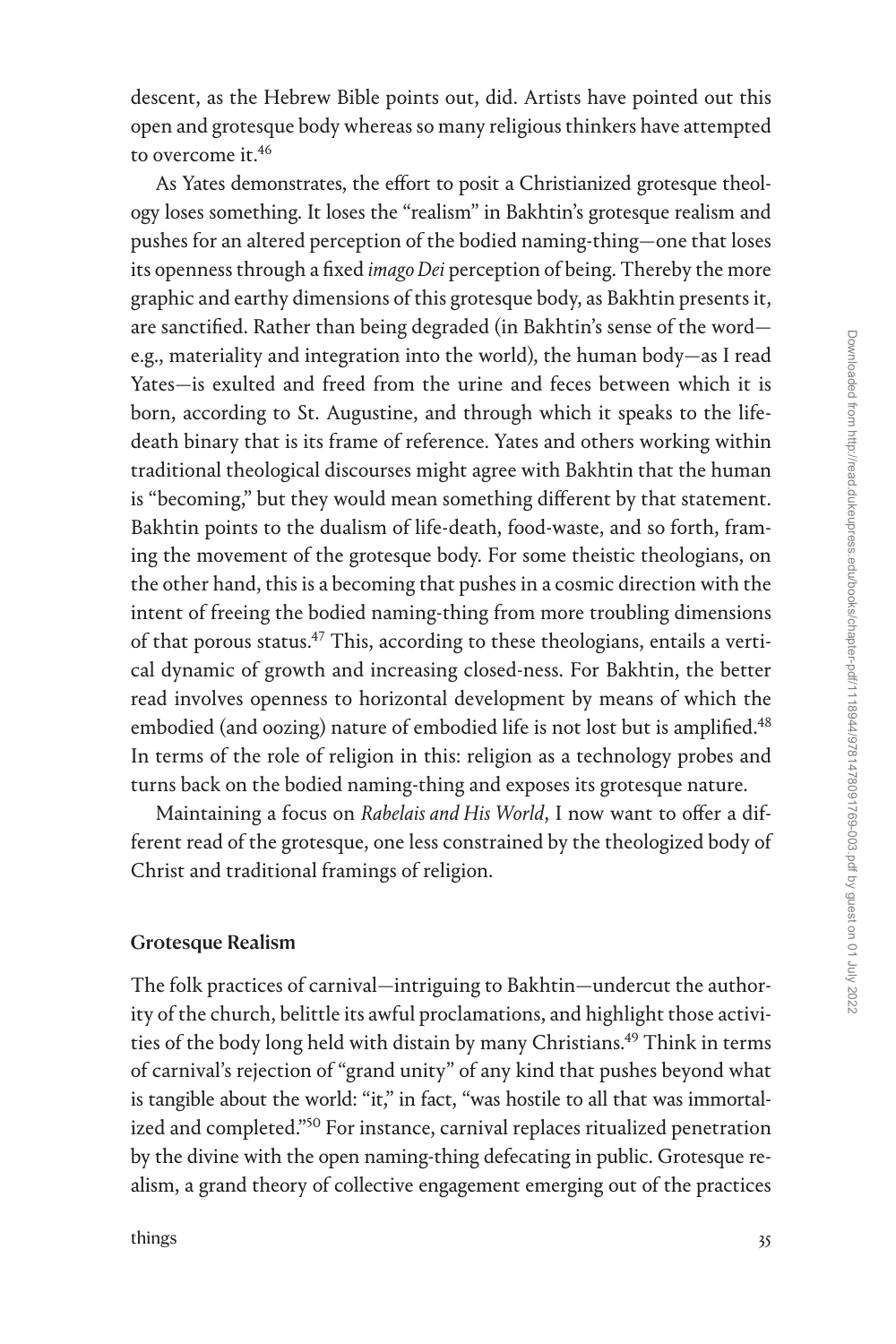of embodied "folk culture," is for the open-bodied naming-thing a safeguard against theological efforts to pretend the integrity of boundaries. The church, and what Yates wants to claim from the grotesque (salvation for the individual soul), works against the very nature of the grotesque: it rejects efforts toward individualization that cut off naming-things from other open naming-things and thing-things. Instead, grotesque realism arranges material life in terms of groups-of collectives.<sup>51</sup>

Such framing of life in terms of the "people" gives the activities of naming-things a more significant presence, which is difficult for theological organizations and their teachings to undo. Grotesque realism by means of a carnivalistic impulse is something of an existential centripetal force resulting in the centering of the defecating naming-thing exposed to and in the world. For Bakhtin, eating and drinking are two of the most significant illustrations of the naming body as open. It is through these activities, for example, that the world is taken into the body whereby "the body transgresses here its own limits: it swallows, devours, rends the world apart, is enriched and grows at the world's expense.["52](#page--1-0) And of course, this open naming-thing pushes itself back into the world as it urinates and defecates. This is not to suggest that the naming-thing has no distinctiveness; rather, it is to say this distinctiveness is superseded and countered by its openness and by its "points of intersection.["53](#page--1-0)

Whereas Christian theologizing cannot resist a grammar of transcendence, the grotesque represents a different register in that "the essential principle of grotesque realism is *degradation*, that is, the lowering of all that is high, spiritual, ideal, abstract; it is a transfer to the material level, to the sphere of earth and body in their indissoluble unity."<sup>54</sup> Degrading in the theological language of thinkers such as Yates is a negative, but for Bakhtin it is a positive: it connotes a reminder of flesh, that the earth is the naming-thing's place, and it is a reminder that the naming-thing that eliminates waste is significant and the openings that allow for the oozing of thing-things are to be celebrated. In crude terms, degradation means acknowledging without shame the importance of the mouth and the anus. How could Christian theologizing do this when it finds it hard to even acknowledge that the figure of Jesus had a penis? If that organ cannot be named, what is to encourage belief that the anus can be named? Both the penis and the anus mark openness in and to the world, and the interplay between the bodied naming-thing and other things gets expressed in human waste. Is this proper church talk? It certainly verbalizes a claim beyond "We are born between feces and urine." The latter encourages movement away from both; the grotesque embraces them: "The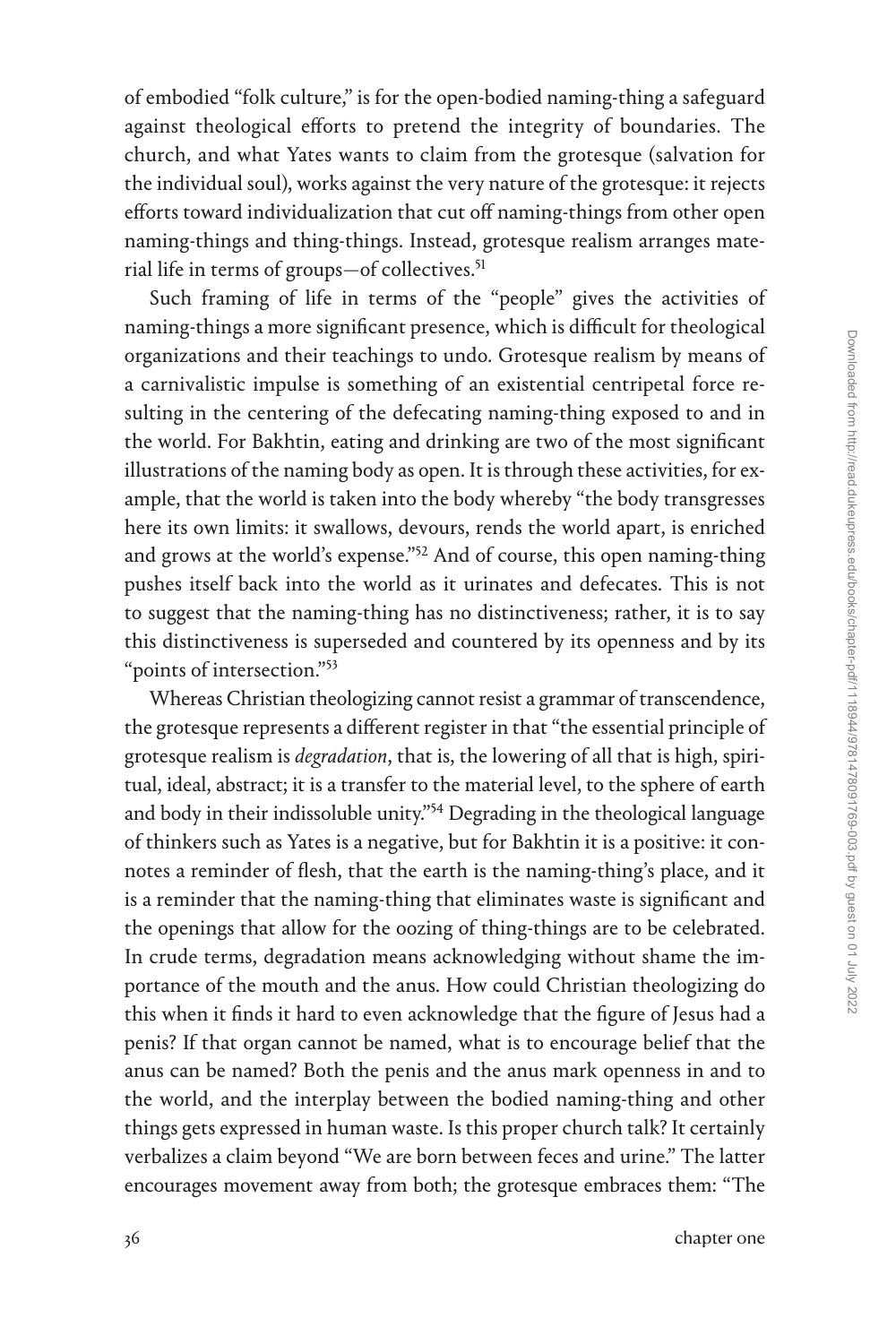grotesque body is not separated from the rest of the world. It is not a closed, completed unit; it's unfinished, outgrows itself, and transgresses its own limits. The stress is laid on those parts of the body that are open to the outside world, that is, the parts through which the world enters the body or emerges from it, or through which the body itself goes out to meet the world."[55](#page--1-0) This is the nature of interplay in that the naming-thing which "swallows the world . . . is itself swallowed by the world.["56](#page--1-0)

Bakhtin gives to the material world and its functions a type of sacred emphasis that destroys the sacred as an individualized and individualizable revelation or specialness. $57$  In this case, that status involves recognition of incompleteness, porousness. One might frame it as a type of lucidity geared toward the protecting, safeguarding, or fulfilling of the naming-thing. Through this grounding in naming-thing thingliness, circumstances are brought to earth and thereby are resolved through the workings of materiality and not left to the vague cosmic claims of theological traditions. As Bakhtin notes, folk culture and grotesque realism stem the flow of "cosmic fear" resolved through abstract theological claims and religious ritualization that isolate the individual.<sup>[58](#page--1-0)</sup>

The grotesque is often referenced as a way (within artistic production, for example) to outline a challenge to normative notions of beauty and life, thereby rendering the familiar unfamiliar. It centers a particular "disjuncture and shifting," or "lack of fixity," as well as "unpredictability and . . . instability" as awakened through a privileging of what was once despised or at least hidden and reassessing its context and content.<sup>59</sup> Abject/abjection speaks to a discomfort and effort to remove openness or in-between status, whereas the grotesque seeks to amplify this openness. The grotesque body is the quintessential open naming-thing entangled and entangling the world of things. It is a naming-thing content to be exposed and to be penetrated while it penetrates. It is associated with the stuff—the things—of life and death.

I am intrigued by that moment when the bodied naming-thing and thingthing fain affrication.

The naming-thing through this presentation of openness is "purged" of its illusion of stable distinctiveness, the pretense of being bounded and closed. Again, the bodied naming-thing defecates! The public presentation of this body function is not limited to the world described by Rabelais and celebrated by Bakhtin. For example, Yoko Ono alludes to this process through the "Toilet Thoughts Film No. 3," which includes a close-up shot of a buttocks poster to be hung in public toilets and then photographed over the course of time. Images were shot of the poster in public restrooms in various stages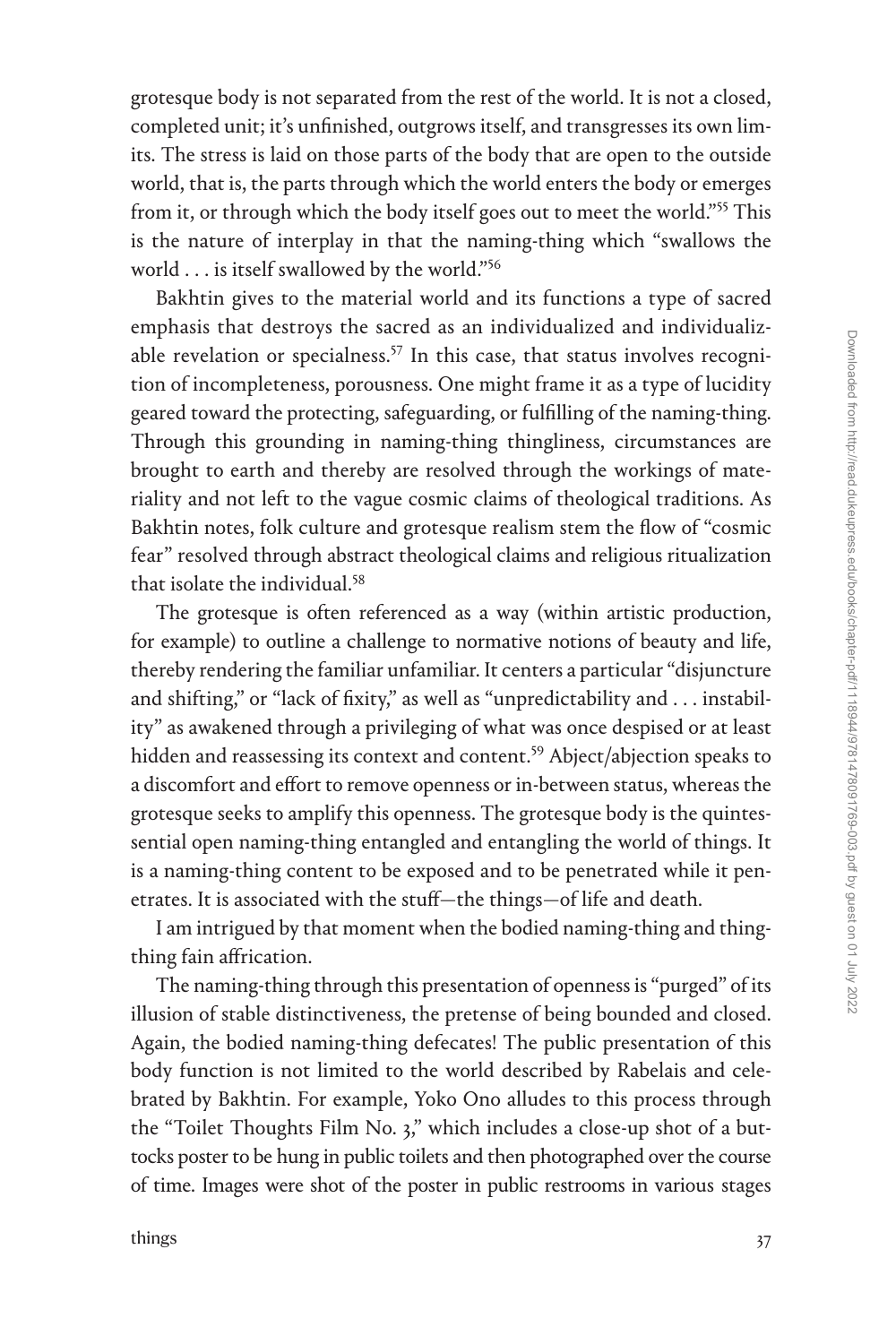Downloaded from http://read.dukeupress.edu/books/chapter-pdf/1118944/9781478091769-003.pdf by guest on 01 July 2022 Downloaded from http://read.dukeupress.edu/books/chapter-pdf/1118944/9781478091769-003.pdf by guest on 01 July 2022

of disarray[.60](#page--1-0) Or one might think in terms of the song "Sympathy for the Devil" (*Beggars Banquet* album)—with which the Rolling Stones celebrate, so to speak, the "degraded" and ethically alternative dimensions of historical engagement—attached to an (rejected by Decca) album cover containing the image of a soiled and well-used toilet against a wall marked (penetrated?) by written sayings and images.<sup>[61](#page--1-0)</sup> And while these—Yoko Ono's art and the rejected cover image of the toilet—are not the same graphic arrangement of public defecating present in Bakhtin's description of openness, they nonetheless highlight and normalize the removal of waste and in this way highlight, both through the image and the location of the image, the relationship of naming-things to thing-things.

The grotesque appeals because it rests in the moment of interplay, and in this way it maintains the playful and played-out intersectional nature of bodied naming-thing and thing-thing engagement.<sup>62</sup> This moment of interplay is an "undoing"—pointing out the organizing deception; the subject is not whole, guarded, and fully distinct. It is never bounded because it is porous and marked by fractures and fissions by means of the various normativities "arranging" the socially situated and coded (e.g., race, gender, class) bodied naming-thing.

The naming-thing is framed in accordance with an open system of movement, geography of activity, and processes, as the cultural and social codes shaping and guiding discourse of an epistemological, existential, and ontological nature shift and change. Furthermore, there is entailed here a system at work, in action—the flow of blood, the shifting of chemical languages, the development and death of cells, and so on. Naming-things involve movement, and they move. Religion as a technology assumes this movement, depends on this movement, informs and is informed by this movement in that the trail of this bodied naming-thing's flow constitutes the human experience manipulated by religion as a technology.

### Brief Examples of the Grotesque

To further clarify what I have in mind, I want to give some attention to a reading of Nella Larsen and Richard Wright through Bakhtin.<sup>63</sup> I do this in part because I perceive a similarity of insight in Bakhtin's sense of a carnivalistic viewpoint and the moralist (Larsen and Wright) sense of lucid rebellion. Hence, art—in this case literature—provides a description (to play off Bakhtin) or a dynamic cartography of sorts regarding the interplay between naming-things and thing-things[.64](#page--1-0)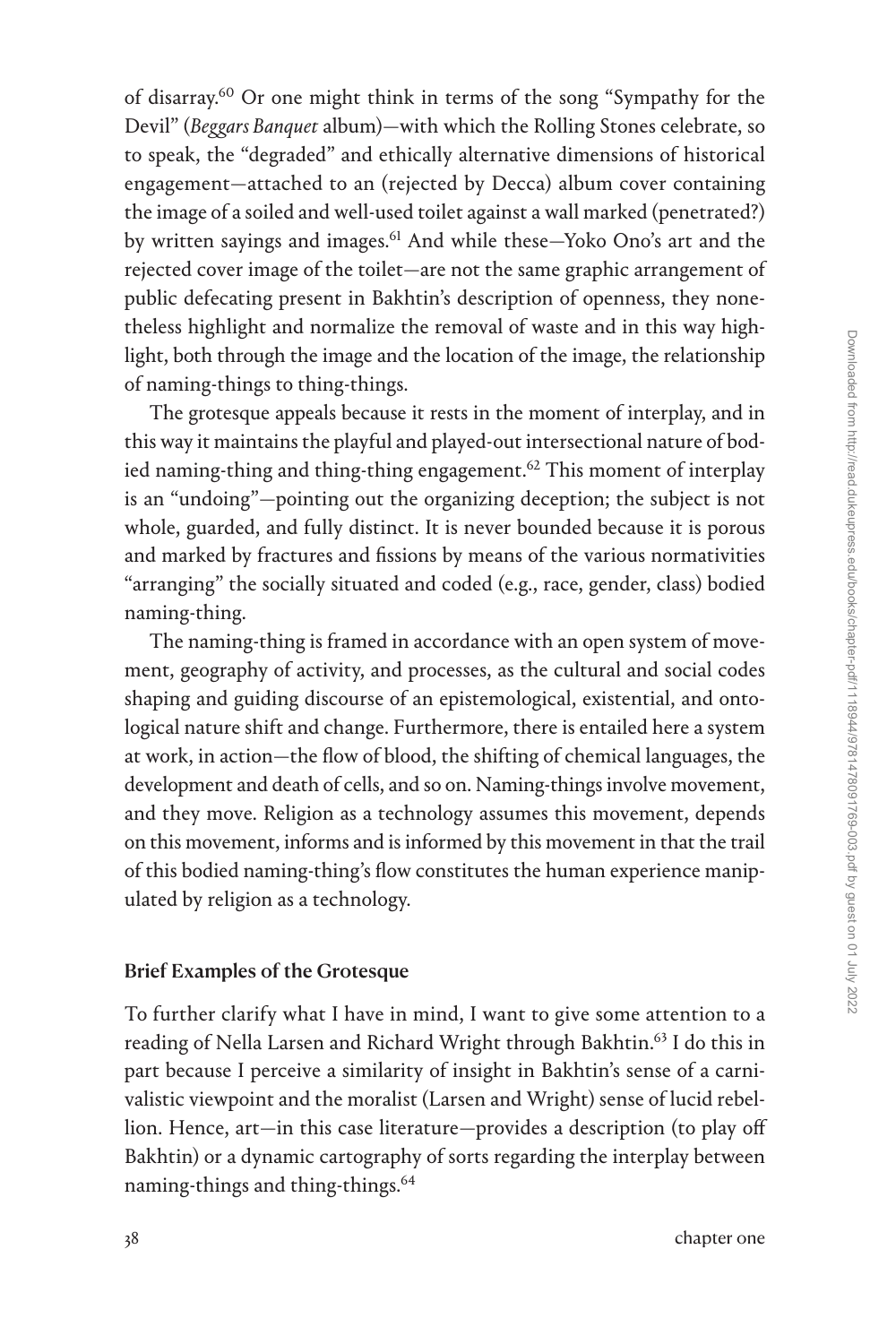In making this argument, I highlight Nella Larsen's *Quicksand*, a novel published in 1928—shortly before the Great Depression but during the reign of "Jim and Jane Crow," as popular and deadly restrictions on the life circumstances of African Americans meant to reinforce the power of white-ness after the end of formal structures of dehumanization in April 18[65](#page--1-0).<sup>65</sup> It tells the story of Helga Crane, a mulatto moving between the southern and northern United States and Europe. Yet it is not the typical story of the tragic mulatto. While the racialized and gendered process of being named is certainly in play, circumstances framing life for her are beyond traditional markers of social identity and instead reflect issues of a metaphysical quality. There is, of course, what one might expect regarding critique of social status, class dynamics, educational attainment in a racist-sexist society, and many of the other troubling circumstances of life for African Americans particularly those whose light skin color places them between worlds. But there is more to Crane's story than this. Through a process of signification and performance—such as offering alternate naming for things and alternate relationship to other things—she resists the limitations of Harlem classed interactions and refuses to be the "exotic" other in Europe. Instead, she signifies all expectations by surrendering to a religious force and marrying an unlikely "suitor" in a southern preacher. He takes her from Harlem to the South, where she encounters a radically different environment—yet one like the others in which even her best efforts did little to break down her outsider status. She, as a naming-thing, is impacted, altered, and shifted. In certain ways her ability to name as a naming-thing is reduced through contact with other things. Religious doctrine fails to provide resolution to her metaphysical concerns and instead tries to seal her up in a framework of racial and sexual restriction. And the demands of her home life eat away at her physical being. She is consumed; child after child has sapped her strength, and a husband who values only her ability to please him has robbed her of dignity. Combined, these forces bring her to a breaking point—a point at which she denounces transhistorical assumptions of aid and instead plots for her well-being, which does not come. But still she rebels—pushes against circumstances despite circumstances.

Richard Wright's "The Man Who Lived Underground" shares Larsen's sense of the manner in which naming-things naming and being named can have deadly connotations regarding openness and closure.<sup>66</sup> And, as in Larsen, Wright's main character moves through a process of performed rebellion. This short story is from a collection titled *Eight Men*—each "man" representing a particular narrative.<sup>67</sup> Initially published in 1961 (a year after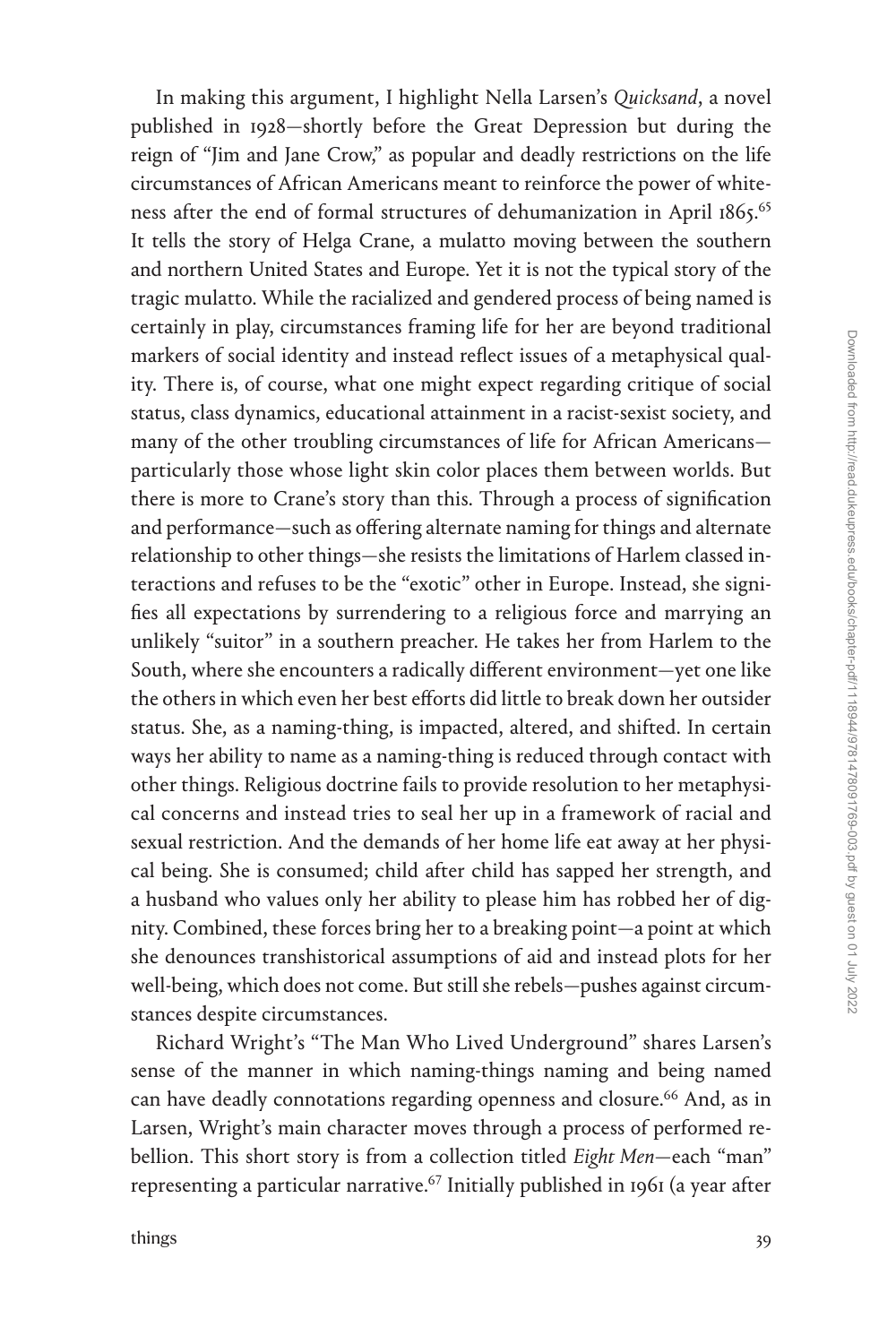Wright's mysterious death), this collection reflects Wright's rehearsal of racialized life in the United States from his self-imposed exile in Paris. While many of its themes reflect his philosophy of life graphically expressed in best sellers like *Black Boy* and *Native Son*, it has received little of the recognition and commentary reserved for those books published while Wright was immersed in the turmoil of life as a U.S.-despised and blackened named naming-thing impacted and named in relationship to economic, sociocultural, political, and psychological "things."[68](#page--1-0) Yet Wright also speaks to the manner in which all naming-things (not just blackened naming-things) are impacted by circumstances; things interact with things, often in unaccepted ways. Or as Paul Gilroy describes the text, "Wright," for instance, "demonstrates that some of the supposed beneficiaries of white supremacy are no less likely to be unhinged by its operation than its black victims."<sup>69</sup> Furthermore, the interplay of things—the grotesquery of this interaction—is performed in this collection through Wright's attention to the proximity of things.<sup>70</sup> Racial disregard and its mechanisms of deployment might suggest distance, but the actions and the thinking of Wright's characters suggest that interaction—impact of things—is an ever-present dimension of collective life, a marker of power dynamics often at play in the arrangement of things. This is surely the case with the main character in the story I highlight in this chapter, where even in the relative isolation faced, he is always exposed to and mindful of the ways in which he encounters other things—things that have consequence for his understanding of himself and his relationship(s) to the larger world. Even segregation, or more generally confined space, as Wright reflects in this story, entails a particularly antagonizing mode of encounter. In describing an underworld of decay and darkness, Wright crafts literary situations pulled from lived circumstance that involve the grotesque as performance of the impossible possibility of openness—as, if nothing else, a defiant signification. Bakhtin highlights the folk realm of carnival as a location where the gro-

tesque body takes center stage. Of course, it is not the only context for the presentation of the grotesque. In "The Man Who Lived Underground," Wright offers the sewer as another, urban, locale. Having gotten away from the police who tried to hold him for a crime he had not committed, Fred Daniels makes his way to the sewer, where "he snatched the cover far enough off to admit his body. He swung his legs over the opening and lowered himself into watery darkness."[71](#page--1-0) Inside the sewer his body is confronted with thingthings. The world is turned inside out, and its elements penetrate him, affecting and influencing him—demonstrating the manner in which he as a naming-thing is unfixed and exposed. The water washes against him, urging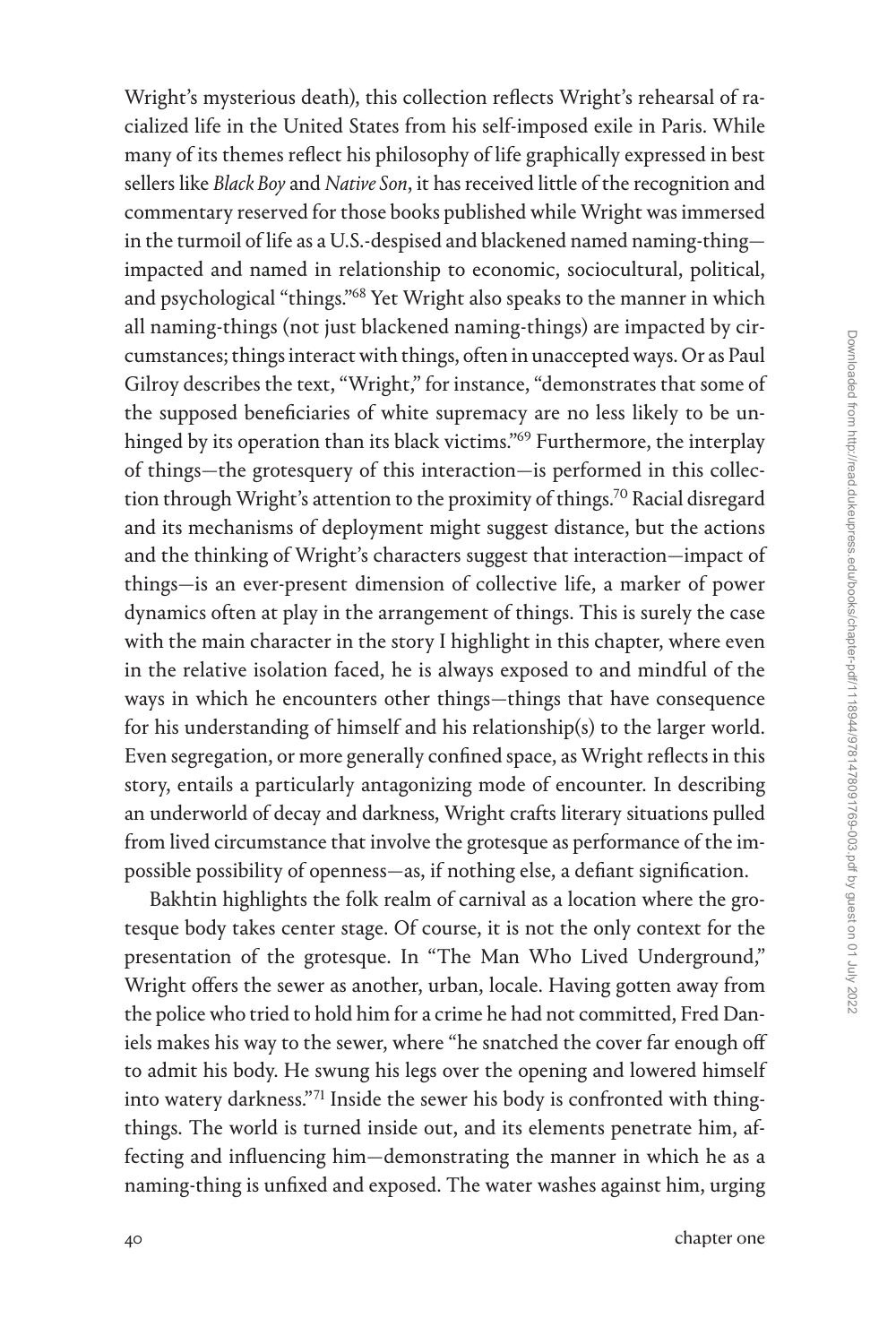the question of life or death. Water is significant in religious culture, performance, and teachings—but this is different. Daniel's interplay with water seems a mode of degradation whereby going down into the sewer, as Bakhtin might explain, involves an entering into flesh. It is a pushing into the world through denouncing its codes and structures. Bakhtin, in discussing Rabelais, remarks on the manner in which traditional religious thought on bodies tends to position them as down (toward hell) or up (toward heaven). He rejects this normalizing narrative, as does Fred Daniels, for whom down is life. He vertically enters into the sewer, but vertical entering points to a horizontal reality of material place occupied by bodied naming-things. Daniels leaves the "upperworld," where restrictive encounters question his humanity, and enters the lower world of penetrated material being; the underworld enters Fred as he fills "his lungs with the hot stench of yeasty rot."[72](#page--1-0) Life gains a different materiality for Daniels in the sewer; even time is knowable through materiality. As Wright narrates, "He heard the noise of the current and time lived again for him, measuring the moments by the wash of water."<sup>[73](#page--1-0)</sup> Everything revolved around the interplay of him as an exposed namingthing with other things found within the waste passages below the city.

This situation promoted for Daniels a different perspective, one which might be named a kind of grotesque realism: living and dying occupy the same space, and this space is a location marked by life in fleshy bodies that are open to the world. For instance, smoking points to this openness—the manner in which a thing-thing penetrates and infuses while also being expelled:

[Daniels] crept down and, seeing with his fingers, opened the lunch pail and tore off a piece of paper bag and brought out the tin and spilled grains of tobacco into the makeshift concave. He rolled it and wet it with some spittle, then inserted one end into his mouth and lit it: he sucked smoke that bit his lungs. The nicotine reached his brain, went out along his arms to his fingertips, down to his stomach and over all the tired nerves of his body[.74](#page--1-0)

Wright also spends time describing the proper use of the mouth. And he does so in a manner I argue would appeal to Bakhtin. The mouth marks penetration, the movement of food into the naming-thing—the extension of the grotesque body beyond itself. Daniels, continuing to devour the food he had stolen, "ate the other sandwich and found an apple and gobbled that up too, sucking the core till the last trace of flavor was drained from it. Then, like a dog, he ground the meat bones with his teeth, enjoying the salty, tangy marrow."<sup>75</sup> This is interplay with things that heightens materiality. In so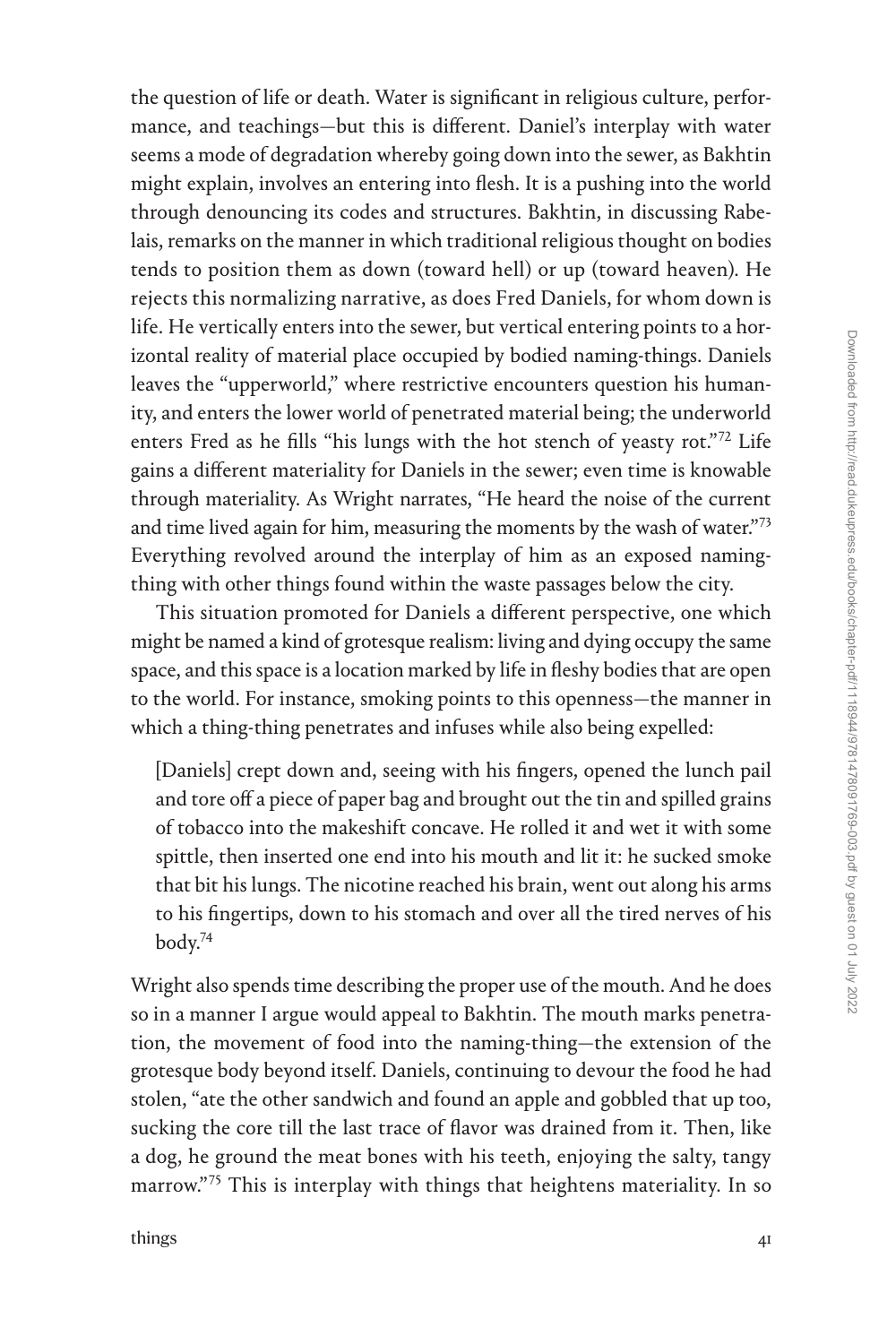Downloaded from http://read.dukeupress.edu/books/chapter-pdf/1118944/9781478091769-003.pdf by guest on 01 July 2022 Downloaded from http://read.dukeupress.edu/books/chapter-pdf/1118944/9781478091769-003.pdf by guest on 01 July 2022

doing, flesh is privileged in a way those in the church he overheard could not muster. The failure to recognize this embodied, fleshy, open body on the part of church people he hears singing songs of "Zion" constitutes misuse of the mouth and denial of the rest of the body.<sup>76</sup> The same is the case for those in the theater, whom he watches denying degradation as they "were laughing at their lives." This, if one follows Bakhtin, is a misuse of laughter in that it closes off the body rather than conquering fear. This is not laughter of the grotesque body—a laughter that "degrades and materializes," but rather the whimper of those who refuse to embrace the unimaginable who "were shouting and yelling at the animated shadows of themselves."[77](#page--1-0)

Daniels's is the grotesque body (i.e., the open, bodied naming-thing) that takes in from the world and expels a bit of itself into the world. Wright, like Bakhtin, sees body waste as a sign of this interplay; regarding that, Wright describes the following as Daniels breaks through the sewer into a room:

He went to the sink and turned the faucet and water flowed in a smooth silent stream that looked like a spout of blood. . . . His bladder grew tight [after drinking the water]; he shut off the water, faced the wall, bent his head, and watched a red stream strike the floor. His nostrils wrinkled against acrid wisps of vapor; thought he had tramped in the water of the sewer, he stepped back from the wall so that his shoes, wet with sewer slime would not touch his urine[.78](#page--1-0)

The notion of the grotesque body played out in Wright's story is also highlighted through the blending of forms—naming-things and other things in a state of mutuality: like the old man comfortable in the dark like a sightless worm. Into the room—entered through the sewer—where Daniels has located himself, the old man enters to shovel coal into the furnace but he does not turn on the light. Wright says, "The old man had worked here for so long that he had no need for light; he had learned a way of seeing in his dark world, like those sightless worms that inch along underground by a sense of touch."[79](#page--1-0)

At the end of the story, Daniels leaves the sewer to confront the police and bring them into his "truths," but instead they murder him and throw him back into the sewer. This time, rather than encountering life, he "sighed and closed his eyes, a whirling object rushing alone in the darkness, veering, tossing, lost in the heart of the earth.["80](#page--1-0)

Helga Crane, the protagonist of Larsen's *Quicksand*, also knows water—the way in which it penetrates the open body, exposes it, but is also exposed by it. In fact, the major transitional moment of her life, the point at which one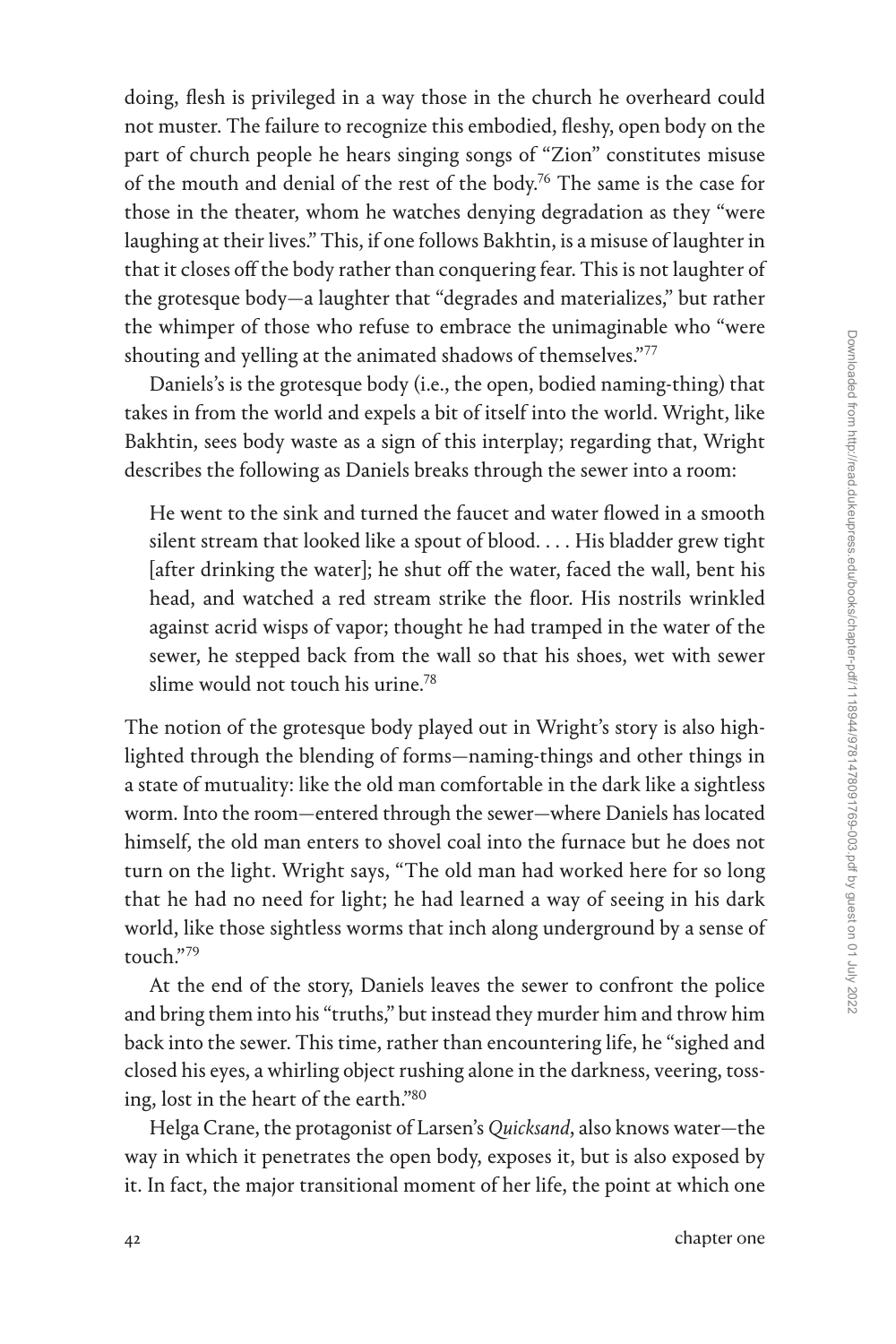might say she is most aware of the grotesque nature of her body as open to the world and penetrated by the world, takes place after an encounter with water. She stumbles into a church lured by the sounds but also wanting to get out of the heavy rain. In that loud room, there are moving bodies, penetrating bodies involved in what Larsen describes as a performance that "took on an almost Bacchic vehemence.["81](#page--1-0) That is to say, the church scene is a display and interplay of bodies marked by riotous energy and excitement as if in honor of Bacchus, the god of wine and revelry. If read in light of Bakhtin, Crane encounters a carnivalistic gathering marked by blending of things (i.e., women slithering on the floor like reptiles) and a general heightening of the flesh. The consequences are the same for Rabelais and Larsen the flesh is highlighted, and the body is known for its openness. Like the "folk," Crane embraces this situation: "She remained motionless, waiting, as if she lacked the strength to leave the place—foul, vile, and terrible, with its mixture of breaths, its contact of bodies. . . . And as Helga watched and listened, gradually a curious feeling penetrated her; she felt an echo of the weird orgy resound in her own heart; she felt herself possessed by the same madness she too felt a brutal desire to shout and to sling herself about."[82](#page--1-0) She was penetrated by a sensibility that pulled her from the city to the rural world—where the smell of manure lingered and sweat on bodies confronted her.<sup>83</sup> She was a preacher's wife, having married the minister from the carnivalistic gathering. And while the openness of her body brought her into the collective, the social codes within that collective sought to close her off. Church could not accept this openness despite its efforts to co-opt it. Her body had to be consumed, just as she was told Christ had surrendered his for her salvation.<sup>84</sup>

Sadly, this is not the degradation Bakhtin writes of and celebrates. The religious tradition—practices, rituals, theological formulations and so on—that points beyond the human to some cosmic mystery or comfort is actually a shortsighted surrender by means of which the unity of a being without pores and openings—or at least its potential—is desired. Bakhtin claims that laughter opens to this realization of shortsightedness. Perhaps something of the embodiment of this laugher is found in the defiant impulse undergirding Crane's embodied rebellion against herself, other bodies, and the world. There is an impulse to render material that typically has been situated as abstract or above. This is certainly the case with Crane, whose body is ravaged by children. Crane discovers the deception with each child she delivers: The body is not whole, fully formed, fixed, and nonporous. It is porous, open to the world, open to itself, and prone to release itself in such a manner that the